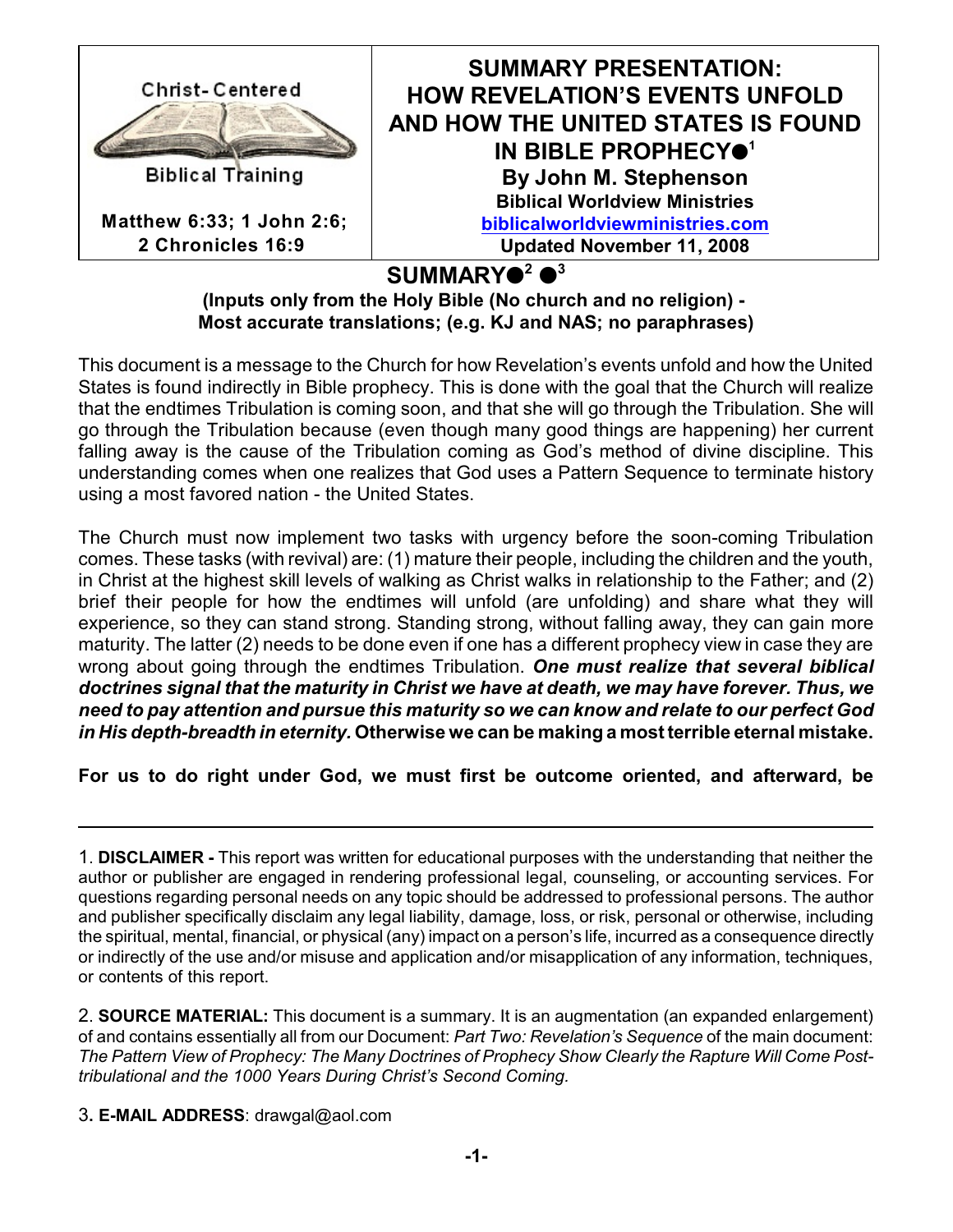**procedurally oriented to accomplish the outcome. God wants for us in eternity to know and relate to Him toward His fullest being an infinite God (outcome). For this to happen, we must become mature in Christ-likeness with everything for life coming from God the Father in Relationship living as Christ walks withthe Father (procedure). Implementing this procedure is the only reason we are here. The goal or purpose of the Church (outcome) is to gain this maturity in Christ (Implement this procedure as her goal and outcome).**

**There are many aspects (procedure) needed for gaining maturity in Christ-likeness. A summary of the most essential consists of at least the following (6 Items):** 

- 1. The Bible only is the source of our faith (An accurate Bible, no paraphrases). (No Church and no religion.)
- 2. Learn to glorify, please, honor, and obey God
- 3. Learn to live godly as Christ does in relationship with the Father with everything coming from the Father as a source. Live by sacrificial love to serve God and each other. Live by faith trusting God to fulfill His promises. Have the character qualities for church leadership and those of the beatitudes.
- 4. Help accomplish Christ's ministry of evangelizing complete local areas, discipling believers to maturity in Christ, planting churches, building godly families, and helping the needy.
- 5. Know, believe, and stand strong on the basic doctrines of the Christian faith such as contained in a good church doctrinal statement.
- 6. Fellowship and share with other believers in homes and church services (which could be in homes.)

The problem our churches have today is that their outcome, instead of becoming mature in Christ, is to reach the youth and work for numbers. This brings the procedure of dumbing down their teaching and using the world's (the Devil's) loud rock-beat music. **In the long run, no one gains maturity in Christ (we have the immature church) and few know the great hymns of the faith. This is implementing key satanic strategy, having abandoned (perhaps without realization) God's goal for us to become mature in Christ so we can know and relate to God. We must realize that becoming a Christian is vital, but it is part of procedure needed to become mature in Christ. Likewise we are to be briefed on how the endtimes unfold and learn to walk bystrong faith(procedure), so we can stand strong in Christ under great persecution without falling away and gain more maturity (outcome).**

## **INTRODUCTION AND BACKGROUND**

(This report is an overview summary discussion of Revelation's endtimes sequence and for how the United States is found in prophecy; written for the Glory of God by one of His Watchmen.)

*Be on the alert. Signs and conditions now signal loudly that Revelation's endtimes are soon coming. However, today, most churches and people, by their actions, believe wrongly that the present good times will continue indefinitely. Those not warned, briefed, and prepared*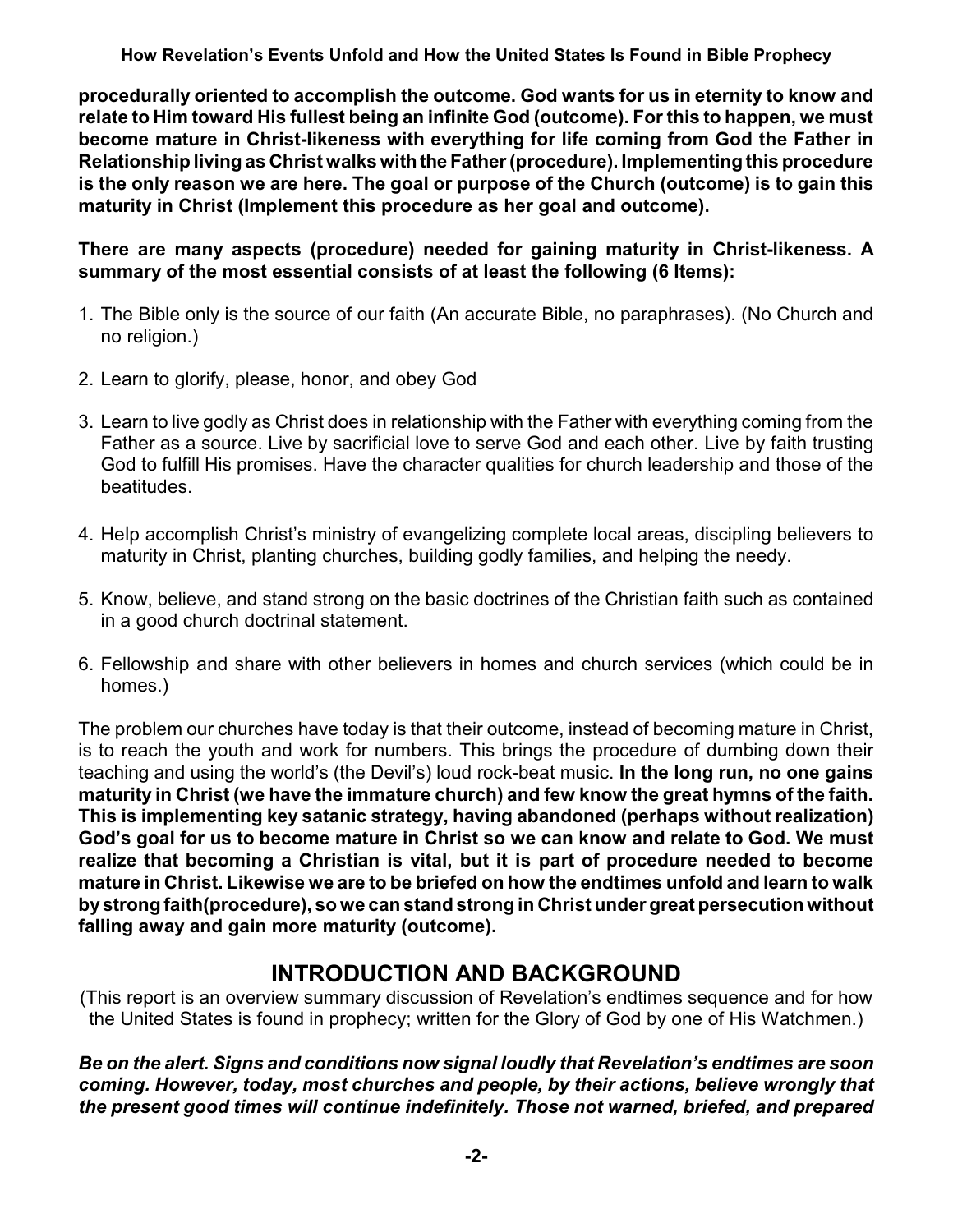*will be caught blind sided when the calamity comes that will place the world under the endtimes world government in the endtimes Tribulation. (Those believing otherwise, must hedge about being wrong and prepare like they are going through a soon-coming most terrible Tribulation. It will be most terrible to be caught unprepared and blind sided. When one experiences the calamity followed by world government, one can know they are in the endtimes Tribulation and the Rapture comes afterward.)*

*Whereas Bible interpreters have many different views as to how the endtimes will unfold (Bible prophecy), the understanding of Revelation's endtimes becomes clear when we* **<sup>4</sup>** *discover that Revelation's events unfold in a similar sequence as to what happened to Old Testament Israel many times.* Because God uses the sequence both in the Old Testament and in Revelation, I call this sequence a Pattern Sequence. (In both cases, it uses a most favored nation.) As Israel was a most favored nation in the Old Testament, by understanding this sequence and that the general characteristics of the United States match those of Israel (presented later), we can know that the United States is God's endtimes most favored nation. This is true even though by name she is not called out in the Bible. But she is described in the Bible by function. *God uses the sequence: (1) by which He terminated Israel as a Covenant Nation, as of the Cross; and (2) by which He ends Biblical history and the Church Period using the United States. Thus, understanding this sequence is paramount.*

**Where this document is a summary, how The Pattern Sequence and the United States are found in Bible prophecy are developed in detail from the Scriptures in my book:** *Watchman Warning* **(1994)***.* **They are summarized in my book:** *Watchman, How Far Gone is the Night?* **<sup>5</sup> (1995).** *(As in the footnote, both books and key chapters of Watchman Warning are available from my web site.)*

In His Pattern Sequences in summary (more details later), God has a most favored nation - Israel and now the United States. When the favored nation has general obedience, she is blessed greatly by God. As she disobeys, she gets warning from God through His Watchmen. As the disobedience continues to worsen, God brings the military of a world government against her in calamity and

4. **PROPHECY VIEWS**: Bible interpreters now have over six views for how the endtimes unfold. When one understands the Pattern Sequence, in my view, the ambiguity goes away. Understanding this sequence leads to but one endtimes prophecy view, and in my perception, is the most correct biblical view. In our view, some believe wrongly there is no endtimes Tribulation or that they believe wrongly they will miss it by a Pre-Tribulation Rapture. We have several documents that show from the Scriptures that the Rapture definitely comes after the Tribulation at Christ's Coming. They are referenced and much discussion in this report shows this truth. See my one key web site document: *The Pattern View of Prophecy* and other web site documents from my book: *Watchman Warning.*

5. **DEVELOPMENT OF THE PATTERN SEQUENCE AND US IN PROPHECY:** My book *Watchman Warning* devotes 32 pages for the development of Revelation's endtimes Pattern Sequence and how the United States is found in prophecy from the Scriptures (Chapter Five: *The Pattern Sequence of Revelation*). It also has 21 pages for what happens as the endtimes unfold, and a 28 page appendix for what happens in each period of the seals as the endtimes come. *Chapter Five and several other key chapters of Watchman Warning are also on my web site under:* **Selected Chapters from our book:** *Watchman Warning found under ENDTIMES PROPHECY*. One can, (as stated above) also order *Watchman Warning,* and *Watchman How Far Gone is the Night?* from my web site.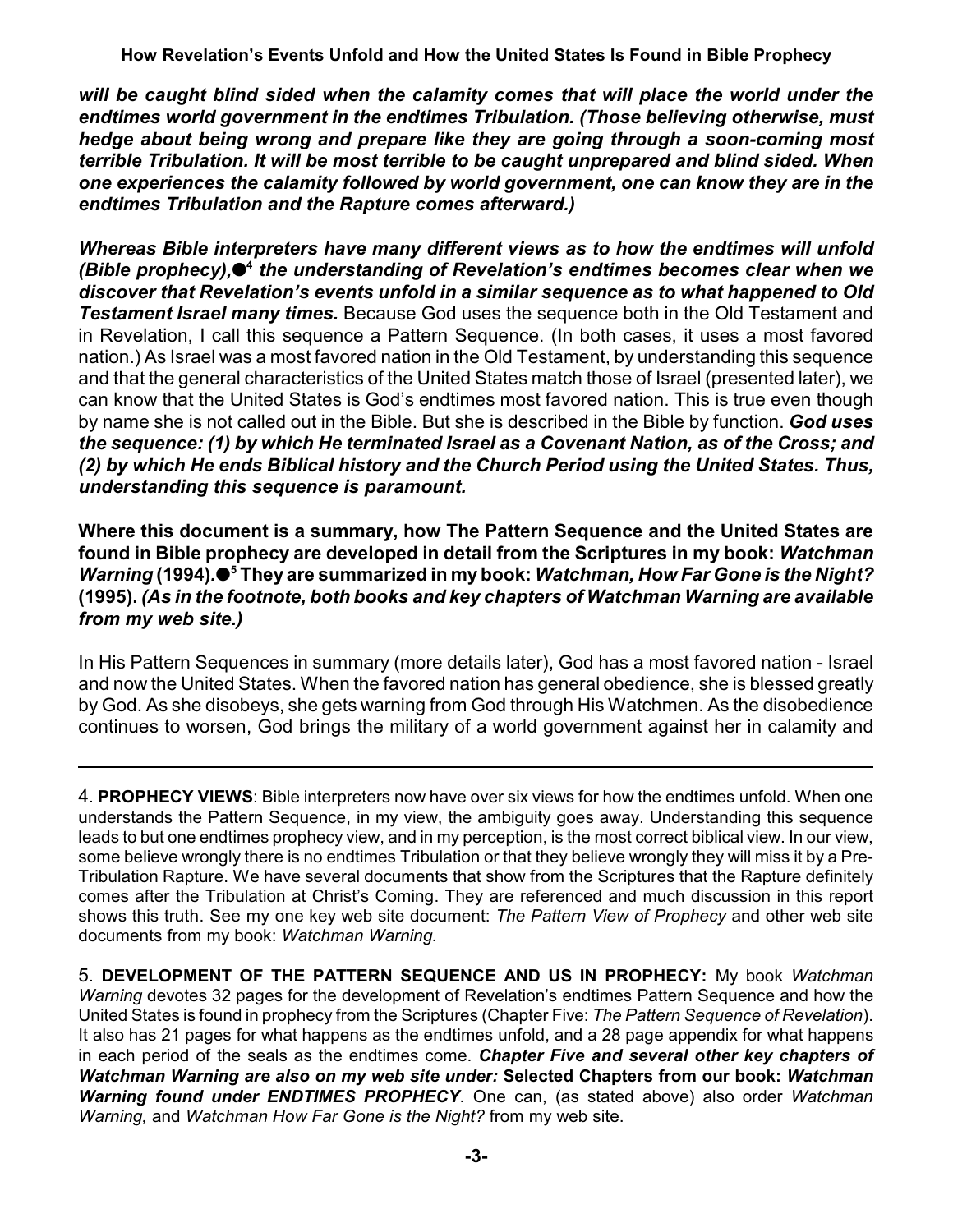places her under the rule of the world government for a number of years for divine discipline (the Tribulation in the endtimes). After the disciplinary period is over, God delivers His people to Himself (e.g. to the land of Israel and by the Rapture), and then destroys the world government.)

| THE SEQUENCE OF THE PATTERN SEQUENCE                                                            |                                                                                                                                                           |                                                                                                          |                                                                                                                                                           |                                                                                           |                                                                                      |
|-------------------------------------------------------------------------------------------------|-----------------------------------------------------------------------------------------------------------------------------------------------------------|----------------------------------------------------------------------------------------------------------|-----------------------------------------------------------------------------------------------------------------------------------------------------------|-------------------------------------------------------------------------------------------|--------------------------------------------------------------------------------------|
| <b>Great Blessing</b><br>on Favored<br><b>Nation</b><br><b>With General</b><br><b>Obedience</b> | <b>Watchman</b><br><b>Warning to</b><br>Favored<br><b>Nation -</b><br><b>Particularly</b><br>to the Church<br>(His people)<br>With<br><b>Disobedience</b> | Calamity<br>With<br><b>Increased</b><br><b>Disobedience</b><br>- Attack by<br>World<br><b>Government</b> | <b>Period of</b><br><b>Divine</b><br><b>Discipline in</b><br>the Endtimes<br><b>Tribulation</b><br><b>Under the Rule</b><br>of World<br><b>Government</b> | <b>Deliverance</b><br>to Christ<br>Via the<br><b>Rapture in</b><br>the<br><b>Endtimes</b> | <b>Destruction</b><br>of the World<br><b>Government</b><br>and<br><b>Unbelievers</b> |

*By studying what happened to Israel in her pattern sequences and by studying Revelation with a Pattern Sequence, we can know what will happen to the United States and world as Revelation's endtimes unfold.* And by realizing the endtimes favored nation now exists, we can know that we are in the endtimes. For example, the signs and conditions that were in Israel, and parts of the world, just before Babylon invaded and placed her under world government, are now throughout the United States and world. (These signs and conditions are presented later.)

**We should now take warning.** *The present world-wide financial crisis with a greatly increased support of gay marriages, heavy extreme weather, and other signs signal loudly that a much greater world-wide financial crisis is coming. This crisis could be part of the calamity that places the favored nation and other nations under divine discipline in the endtimes Tribulation. Now, with a sense of urgency, we should mature, brief, and prepare our people. Otherwise, they can be caught blind sided and spiritually and otherwise unprepared.*

As will be discussed, understanding this endtimes sequence, shows that the Bible teaches the Church's Rapture occurs at Christ's Second Coming after the Tribulation, and that Revelation's 1000 years occur during the time of Christ's Second Coming (not before or afterwards). It is our hope that this understanding will bring all prophecy students into unity. We now have over 6 different views for how the sequence of Revelation's events unfold. Our main job now as a Church is to mature our people in Christ $\bullet^{\circ}$  and brief them on what will happen - but doing so "before"

6**. WEB SITE DOCUMENTS FOR BECOMING MATURE IN CHRIST: Newsletters:** (1) September 2008 *- Approach Needed to Becoming Mature in Christ-likeness in Relationship Living* (9 pages); (2) October 2008 - *Church Leadership Guide: Training Methods to Have God's Best* (10 pages); (3) May 2008 - *Keys to Becoming Mature in Christ-likeness Needed to Know and Relate to our most Perfect God toward His Fulness* (24 pages)*.* **Reports under Training:** (1) *Keys to Becoming Mature in Christ-likeness in Relationship Living;*(2) *Seek God's Best and Greatness: Pursue Spiritual Maturity in Christ-Likeness as God* (continued...)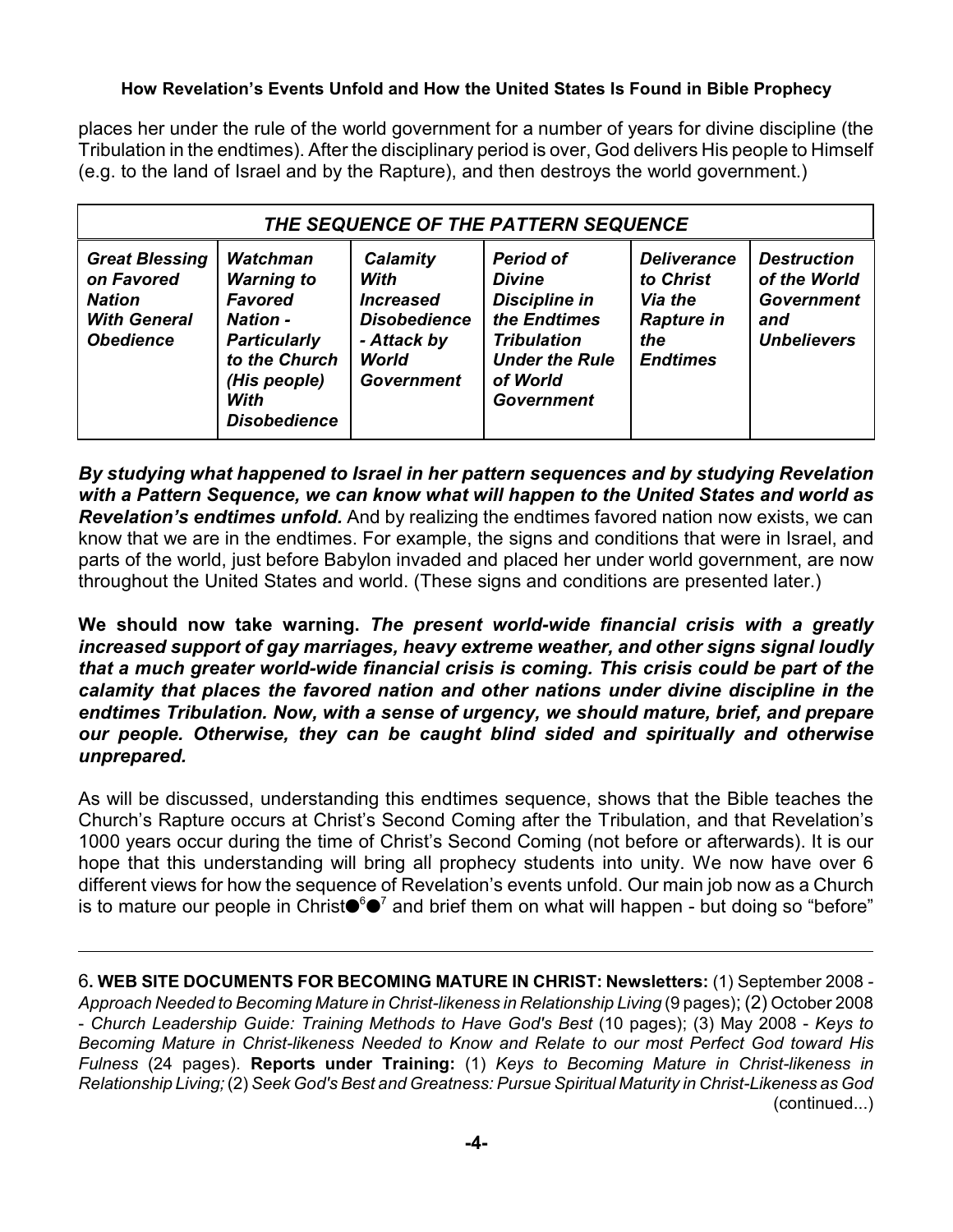the endtimes calamity comes. We must also, and with expediency, train (and evangelize) our children and youth  $\bullet$ <sup>8</sup> for how to walk by strong faith and with the Christian-Faith Doctrines "before" the endtimes calamity comes. We should also brief them on what they very likely will experience and how to walk as Christ walks. $\bullet^{\mathsf{9}}$ 

# **OVERVIEW BACKGROUND HELPFUL (NEEDED) TO KNOW HOW THE EVENTS OF REVELATION UNFOLD**

(See *Watchman Warning* Chapter 5, *The Pattern Sequence of Revelation* for a detailed development from the Scriptures.)

The events of Revelation unfold in a manner that allows our Lord to win back the Title Deed of the Earth from Satan that He lost with the sinning of Adam and Eve. $\bullet$ <sup>10</sup> The seven-sealed book or

6(...continued)

*Commands With Excellence and Great Commitment.* **PPT Slides** (141): *Christian-Life Relationship Principles.*

7. **MATURITY IN CHRIST FIXED FOREVER AT DEATH:** *We should be keenly aware that the spiritual ability we have in Christ-likeness at death, we very likely will have for eternity. There is no biblical teaching that teaches either way, but there are several biblical doctrines that loudly signal this could be the case. Some are: (1) the whole Bible leads us to this end point; (2) the development environment of the world, the flesh, and the devil will not be in heaven; (3) In the development process, we make mistakes which is sin, and there is no sin in heaven; and (4) God commands us to pursue maturity.*

8. **CHANGING OUR NATION:** If we want to change a nation (outcome), we start with the children and the youth (procedure). Thus, we should go all out to evangelize the children and youth and mature those we have who are Christians. We should remember that 85% of the people come to Christ, do so by the time they reach 14 years of age. Such action would begin to help change the United States.

9. **PROPHECY REPORTS:** We have many prophecy reports on our web site under ENDTIMES PROPHECY that teach clearly the Rapture is Post Tribulation. A key one is*: The Pattern View of Prophecy*. There is one document that describes the interpretation errors that wrongly develop the Pre-Tribulation Rapture view.

10. **SPIRITUAL WARFARE:** Beginning with the Garden of Eden, God established a spiritual warfare between Christ and Satan over history. Christ is to have all of God's elect actually believe the Gospel and actually accomplish all of God's chosen works. If He does this, and He will, He wins the warfare. Satan, on the other hand, works to prevent any part of these from happening in order to win the warfare. He will not be able to. If He were able, He would not have to go the Lake of Fire for His sin. He would rule over all people and angels forever. This warfare effects all of biblical history, and especially the endtimes.

With sin in the Garden of Eden, all people are in (and born in) the Dominion of Satan, are under God's condemnation for sin, and Satan possesses the Earth's Title Deed. When people become Christians, they are transferred into the Kingdom of God. They become the Church and God's condemnation for sin is removed from them. When, after the endtimes Tribulation, Christ is shown to have won the warfare, He (continued...)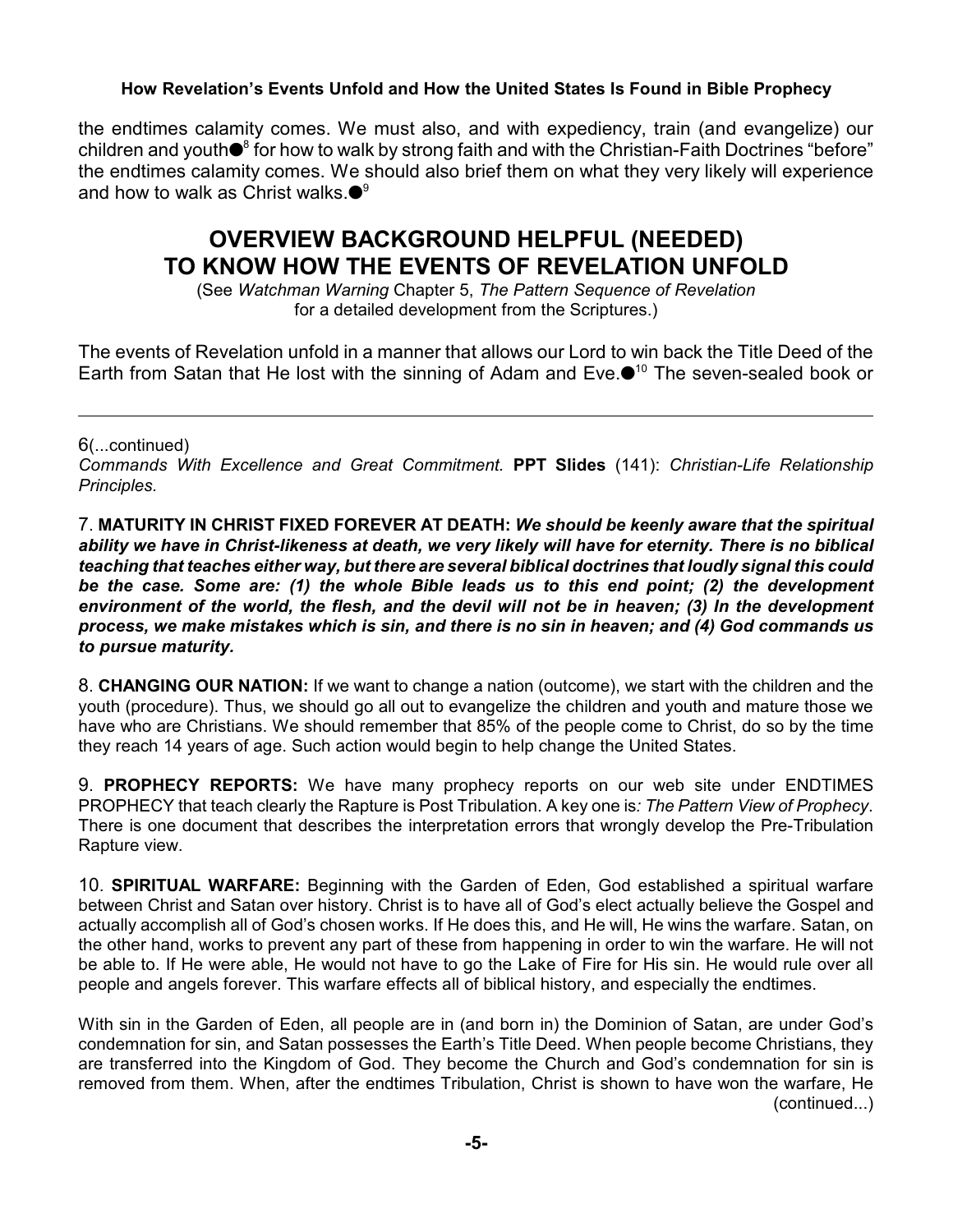scroll gives the method and events in Revelation using the endtimes Tribulation by which He gains it back. Gaining it back must happen (and it will) for Christ to have the legal authority to bring the Rapture and final judgments. These events fall under the events of Revelation's seven seals. This was the type of method that property was gained back in the Old Testament (Jeremiah 32:11). In the Old Testament, a sealed scroll explained how this was to be done. $\bullet$ <sup>11</sup>

*Jeremiah 32:11 - "Then I took the deeds of purchase, both the sealed copy containing the terms and conditions, and the open copy;*

God begins the termination of history, as Revelation's endtimes begin, when Christ breaks the seals of the seven-sealed scroll one at a time in order to win back the Title Deed of the Earth. This action begins (has now begun) when or after the endtimes favored nation (the United States) is (was) formed according to the Pattern Sequence. The termination of history has begun.

Revelation's sequence unfolds with seals, trumpets, and bowls or vials. The period of the seven trumpets are in the period of the seventh seal (e.g. Revelation 8:1-2). The period of the seven bowls are in the period of the seventh trumpet. They follow the principle that after a period or sequence of six, seven come out of the seventh. It was like the battle of Jericho. The Israelites went around the city once a day for six days and seven times on the seventh day.

The events of the first six seals are what happens in the first part of the Tribulation.  $\bullet$ <sup>12</sup> The events of the first three seals (false religion, war, and famine) may have already happened as the endtimes Pattern Sequence was initiated with the founding of the United States. Signs now signal loudly that the events of the fourth seal can come soon. These events bring the calamity (fourth seal) of foreign troop invasion (or attack in some manner), plague, and famine. This calamity begins the endtimes Tribulation and brings the coming of the international government (fifth seal) represented by the seventh head of Revelation's (chapter 17) Beast. The events of the sixth seal bring an announcement that a Day of the Lord is coming that will bring a second and most devastating calamity. The events of the first six trumpets bring this devastating calamity (a day of the Lord) which leads to the Great Tribulation and Mark-of-the-Beast Period (the eighth head of the Beast

10(...continued)

gains back the Title Deed of the earth and the authority to bring the final judgments and terminate history.

For the details of the warfare, the details over all of biblical history, and how the endtimes unfold, see our report: *God's Plan for History* on our web site under BIBLICAL WORLDVIEW. *This report, or one like it, should be read by every Christian.*

11. **THE SEVEN-SEALED SCROLL**: The events of the seven-sealed scroll are also fully developed from the Scriptures in detail in my book *Watchman Warning, Chapter Five: The Pattern Sequence of Revelation.* This chapter is on my web site under ENDTIMES PROPHECY, and then under Selected Chapters of My Book: *Watchman Warning.*

12**.TRIBULATION PARTS:** Revelation endtimes Tribulation has two parts, each of which begins with a calamity, the second being much worse than the first. The first part, according to the Pattern Sequence understanding will last about 20 years. The second part, the Mark-of-the-Beast Period will last 3 1/2 years.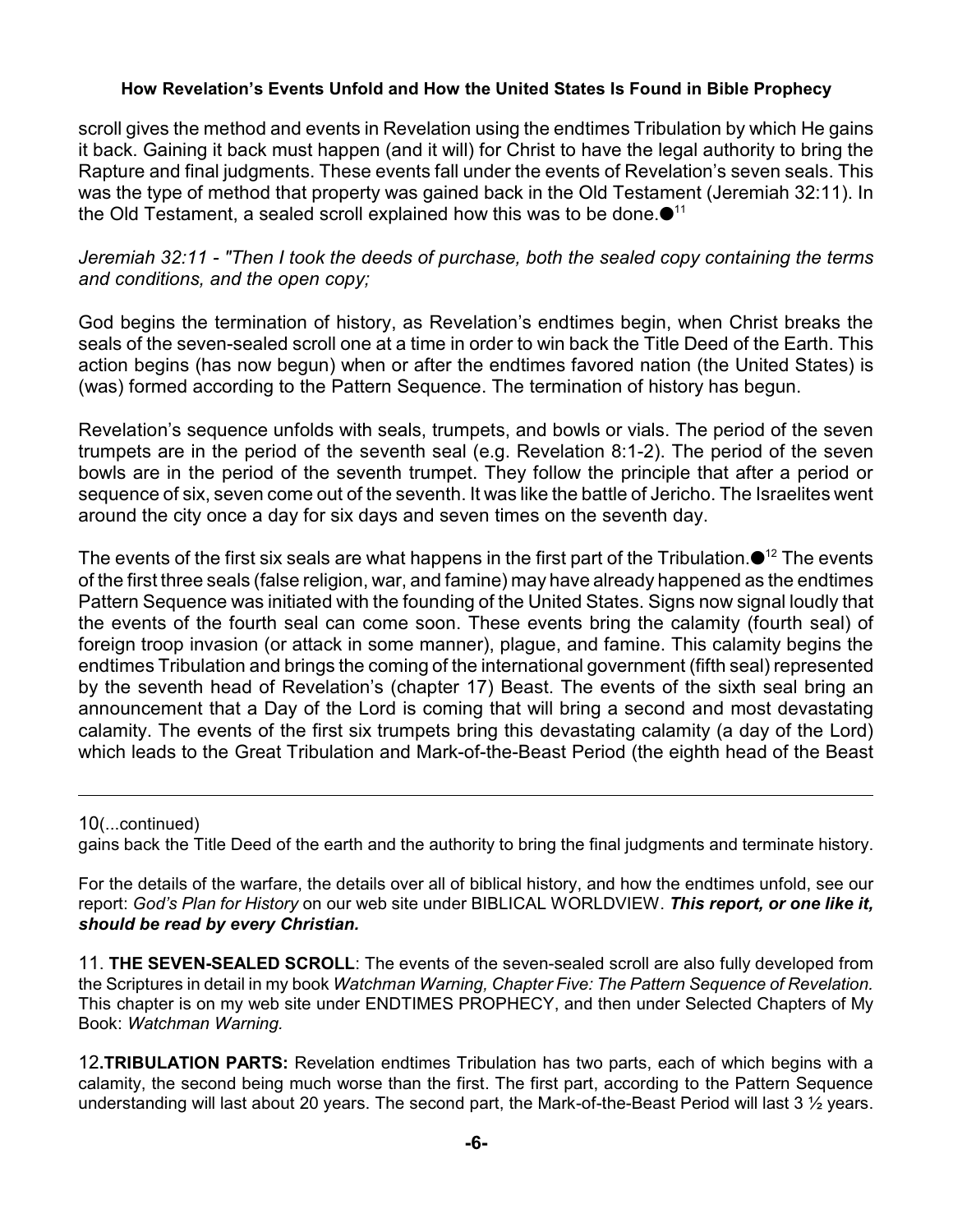(also the seventh becomes an eighth head) that comes out of the sea of nations).

At the end of the Mark-of-the-Beast Period (the end of the endtimes Tribulation period), the seventh trumpet sounds. It sounds after "all" people that are to live, have lived, and have made formal and binding decisions in life or by death to accept or deny the Gospel. $\bullet$ <sup>13</sup> The heavenly court then awards Christ the Kingdom of God and the Title Deed of the Earth as an everlasting reign. With these awards, Christ now receives the legal authority to rapture and resurrect the Church and bring the final judgments. This happens at the marriage of the Lamb, occurring at His Second Coming. This award is based on the fact that at that time all of God's elect will have believed and will have accomplished all of God's chosen work. (Satan works to prevent this from happening.)

At this time of the seventh trumpet, after the Rapture and after the endtimes Tribulation, the period of the six bowls begin with the binding of Satan. He is bound during the 1000 years so he cannot effect anyone. The Beast and False Prophet are cast into the Lake of Fire at Christ's Second Coming. (This Scripture teaches clearly there is an endtimes Tribulation.) The Church now reigns with Christ to determine whether or not any person left on earth (after the Rapture) will repent and believe the Gospel. This is the period of the 1000 years as a day. Because none do, Satan is released from prison (the abyss) as the seventh bowl begins and brings the world's armies to fight against Christ and His armies at the end of the 1000 years. This is the final great Day of the Lord occurring (the one that the Church shall miss) at the seventh seal. The armies are destroyed (all are killed) in the wine press and rod of iron processes in the final battles of Armageddon.

#### *Because the Rapture occurs before the day of God's wrath (the bowl period), the Rapture View could be called the Pre-Wrath Rapture View or even a Mid-Tribulation Rapture View (if the bowls are assumed part of the Tribulation).* **The final battles depicted as Armageddon are also at the end of the 1000 years, indicating that both periods are the same.**

At this time, Satan and his angels are cast into the Lake of Fire. At this time, all the unbelievers are resurrected, judged according to their works (sin), and cast into the Lake of Fire. The Church is also resurrected at the Rapture and now goes to the New Jerusalem and is rewarded according to her works. All of these events come during and/or at the end of the seventh bowl. *Eternity, as we know it, now begins.*

13. **CONDITION OF PEOPLE**: *One must firmly realize that no one is born or saved after the Rapture. The Rapture can only occur after "all" people who are to live, have lived, and have made formal and binding decisions to accept or deny the Gospel. All believers, from all of history, go in the Rapture at Christ's Second Coming at the marriage of the Lamb after the endtimes Tribulation.* **Thus, there are no people (believers) to enter any such Jewish millennium or Millennial Kingdom.** There is no Jewish 1000 years coming. All believers, from all of history, are called out of Satan's Dominion into God's Kingdom, and as such, they become the Church. One cannot be a believer in Christ without being in the Church. (E.g. The wheat (believers) cannot be separated from the tares (unbelievers) (in Rapture) until after all the tares are bundled for the fire (Lake of Fire). This formal bundling (denying the Gospel) takes place in the endtimes Great Tribulation as unbelievers take the Mark of the Beast. Thus, the Rapture occurs after the Tribulation.)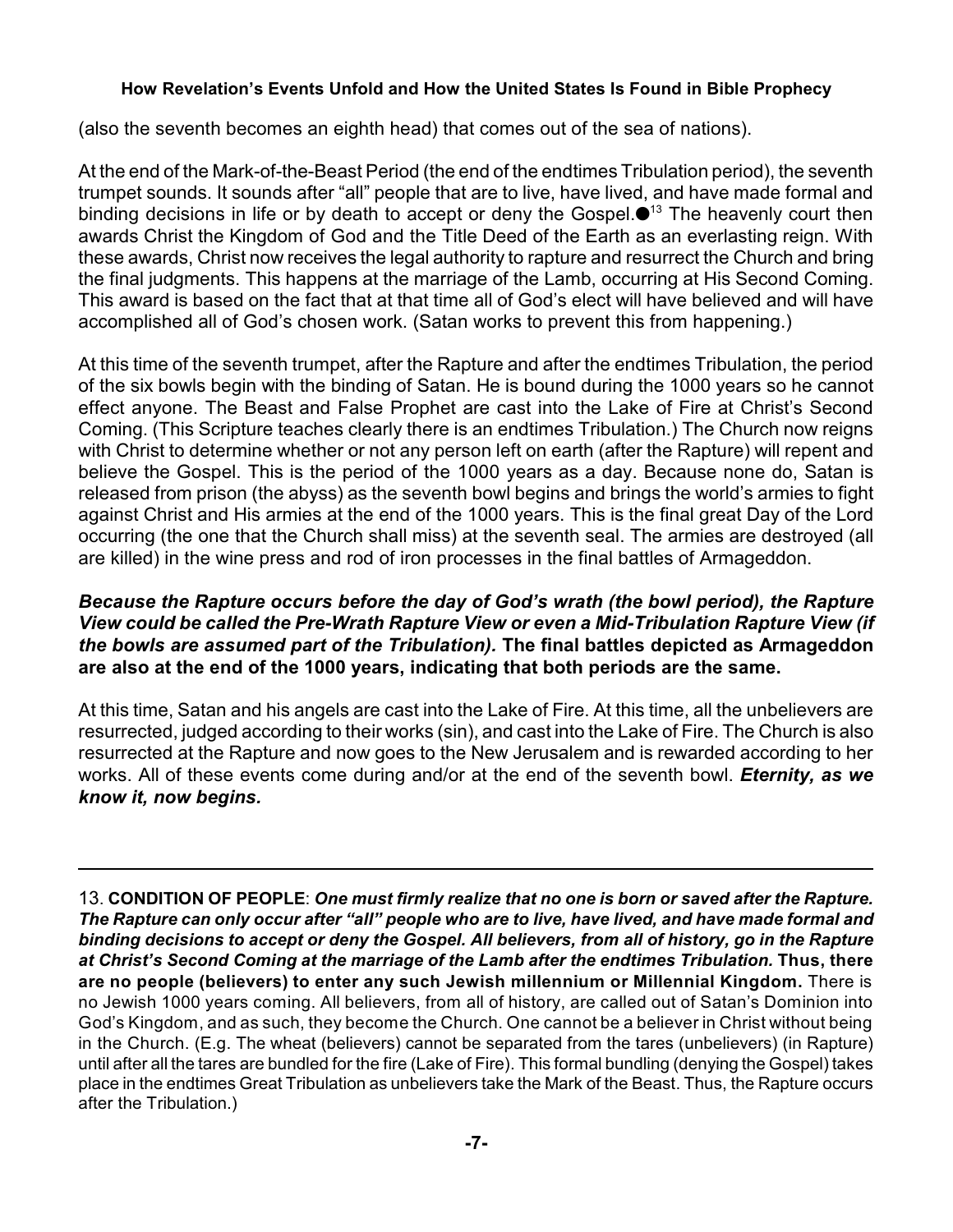## **THE DETAILS AND DISCOVERY OF THE PATTERN SEQUENCE; HOW WE CAN KNOW WHAT CAN (WILL) HAPPEN**

*Interpreters have different understandings of how the sequence of Revelation's events unfold. However, as presented earlier, seeing that the events unfold in a sequence as to what happened to the Jews, in our view, leads to the proper and needed understanding. Much about this sequence, we call a Pattern Sequence, is presented in this report.* It also helps to see that the seven trumpets come out of the seventh seal and the seven bowls or vials come out of the seventh trumpet.

We discovered the Pattern Sequence by comparing Revelation with the Old Testament prophets and Israel's history. We did this by comparing the vocabulary, phrases, entities, events, nomenclature, happenings, sequences, etc. used. Doing this, we discovered that Revelation unfolds in a similar manner and sequence as happened to Old Testament Israel. Because it repeated many times in Israel and again in Revelation, we call it a Pattern, Sequence. *(As presented earlier, this sequence is developed in detail from the Scriptures in my book: Watchman Warning. The chapter (5) on Revelation is on my web site.)*

Thus, by studying what happened to Israel in her pattern sequences, we can determine what most likely will happen in the endtimes of Revelation in its Pattern Sequence. For example, by studying the signs and conditions that were in Israel just before Babylon invaded, when these signs and conditions exist today, we can know that the Tribulation is soon coming and that we are in a Pattern Sequence. They are now occurring with their intensity is increasing. For an overview of the events in the Pattern Sequences, see Leviticus 26, Deuteronomy 28, and the Old Testament prophets.

In the Pattern Sequence there is: (1) the most favored nation; (2) the international government with its northern army that takes the favored nation and the other nations under its rule for God's discipline; and (3) internationalists called Babylon the Great who rule the international government secretly from behind the scenes with secrecy, sorcery, and sensuousness. The Internationalists rule, beginning with precursors, with world government by controlling religion, world trade, finances (banks), the courts, property, and politics. They are Satan's people that God allows Satan to use in God's plan (commensurate with the degree the Church falls away) by which He uses to terminate history. Babylon the Great, as internationalists, ruled over all the six empires (the first six heads of Revelation's Beast) that ruled over Old Testament Israel. These empires were Egypt, Assyria, Babylon, Medo-Persia, Greece, and Rome in sequence. When the characteristics of world government are in place, or soon coming into place, they signal that the endtimes Pattern Sequence and Tribulation are in operation.

Israel as the Old Testament favored nation consisted of both believers and unbelievers. These believers at Pentecost become part of the Church. The United States as the favored nation in the New Testament time period consists of both believers and unbelievers. The believers, both Jews and Gentiles, are the Church. The believers have the intimate covenant relationship with God via the New Covenant. They are called a holy nation. In the sequence, the Church is not the favored nation in the endtimes Pattern Sequence per se because the endtimes sequence did not exist throughout Church history as did the Church. And additionally, the characteristics of the United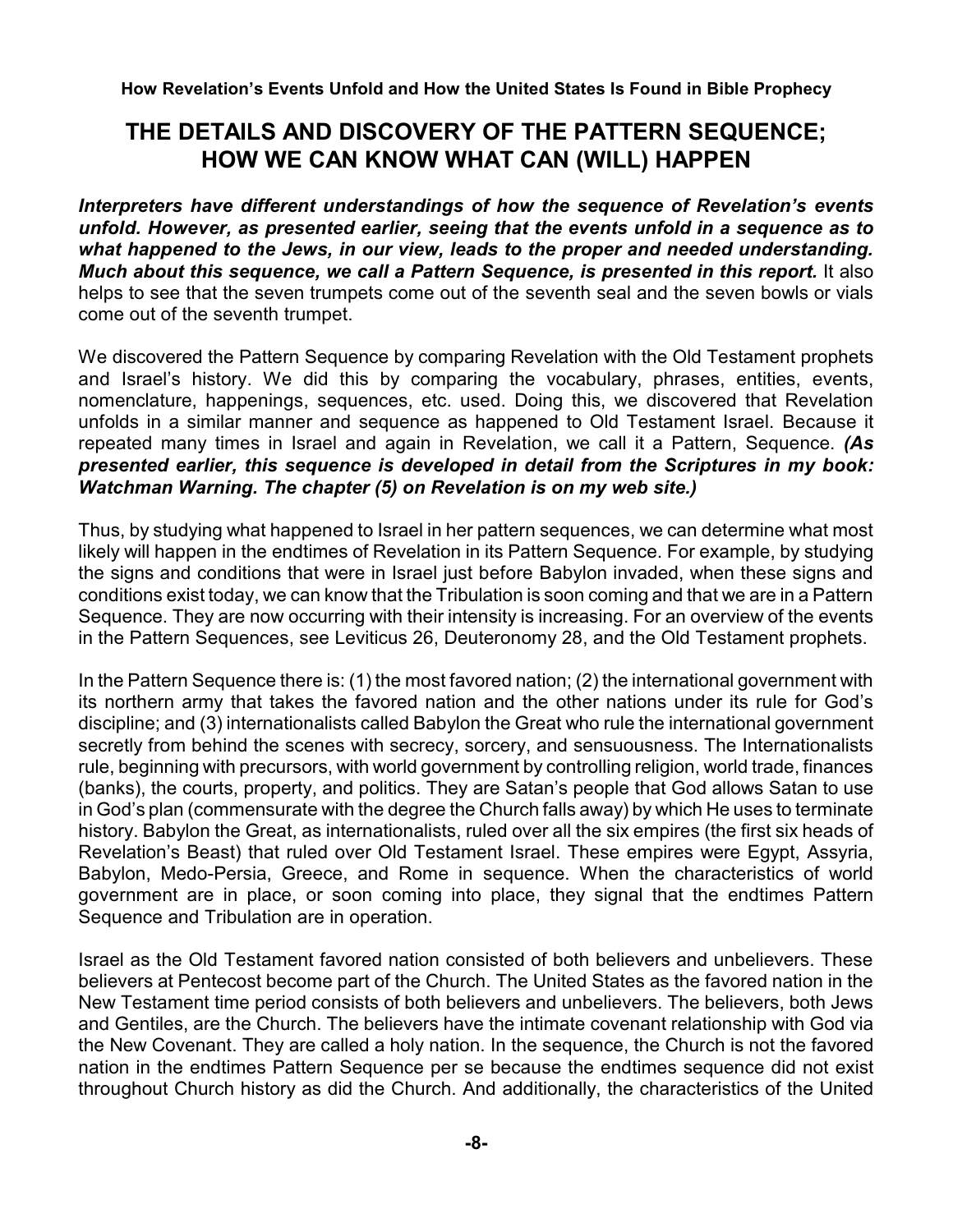States match those of Israel, both containing both believers and unbelievers.

These matching characteristics (of the United States with Israel as a most favored nation) include: (1) begins in obedience, ends in disobedience; (2) is more sinful than the surrounding nations; (3) no one believes that an enemy will ever take her over; (4) God makes her a beautiful and most successful nation; (5) she is the center of nations; (6) trusts in her beauty and plays the role of a harlot in reverse - pays her lovers; (7) offers food to those who accept her harlotry; (8) she sacrifices her children (sex, abortion, drugs, false ideologies, etc. - now sodomy); (9) has biblical signs of apostasy in her end time period; and (10) in her beginning, has a mandate to take the Gospel to the nations which she does. Her history and future events follow the pattern for Israel to a large degree: Leviticus 26 and Deuteronomy 28.

In the sequences, God's *repenting* people were delivered after their disciplinary period ran its course. The deliverance in the Old Testament was to fellowship with God by being returned to the land of Israel from exile free from the reign of international government. In the New Testament, the deliverance is via the Rapture to Christ. The endtimes Tribulation is the endtimes disciplinary period. The Rapture, the deliverance of God's people to be with Christ, occurs after this endtimes disciplinary Tribulation. In the sequence, after God's people were delivered, the remaining world empire was destroyed. After the Rapture, God destroys all the remaining unbelievers using the Rod of Iron and the Winepress operations. Although things are not exactly one for one in both Old and New Testament sequences, they generally in principle are the same.

The reasons for having the disciplinary endtimes Tribulation to terminate history include the following: (1) for Christ to win back the Earth's Title Deed so He can bring the final judgments; (2) God's method using the Pattern Sequence to terminate history; (3) one last desperate attempt for Satan to prevent some of the elect from being born and from believing the Gospel, and from accomplishing some of God's chosen work; and (4) have all the people who are to live to make formal and binding decisions to accept or deny the Gospel - polarize all people. God uses the Pattern Sequence as a method to discipline a favored nation for sin and for His people falling away, and then afterward return her, those who repent, to His fellowship.

(Understanding this Pattern Sequence, one can know how Revelation's events unfold and know that they are future and occur just before Christ returns. The major events of Revelation are definitely not history occurring at AD 70. $\bullet$ <sup>14</sup> There definitely is an endtimes Tribulation. $\bullet$ <sup>15</sup>)

The favored nation is greatly blessed in her obedience to God. This has been the experience of the

14**. AD 70:** I have a detailed appendix in *Watchman Warning* on the Olivet Discourse (also on my web site) that shows there are two Tribulations in the Discourse (e.g. Matthew 24). It shows that the Tribulation that comes just before Christ comes is Revelation's Tribulation. My other prophecy reports also discuss this situation.

15**. PROPHECY VIEWS:** The Preterist view of prophecy where there is no endtimes Tribulation is not taught in Scripture. Neither is the Pretribulational Rapture view taught. The Rapture occurs after the endtimes Tribulation at the time of Christ's Second Coming. One document on my web site under Endtimes Prophecy presents the many interpretation errors that are used to wrongly establish a Pre-Tribulation Rapture view.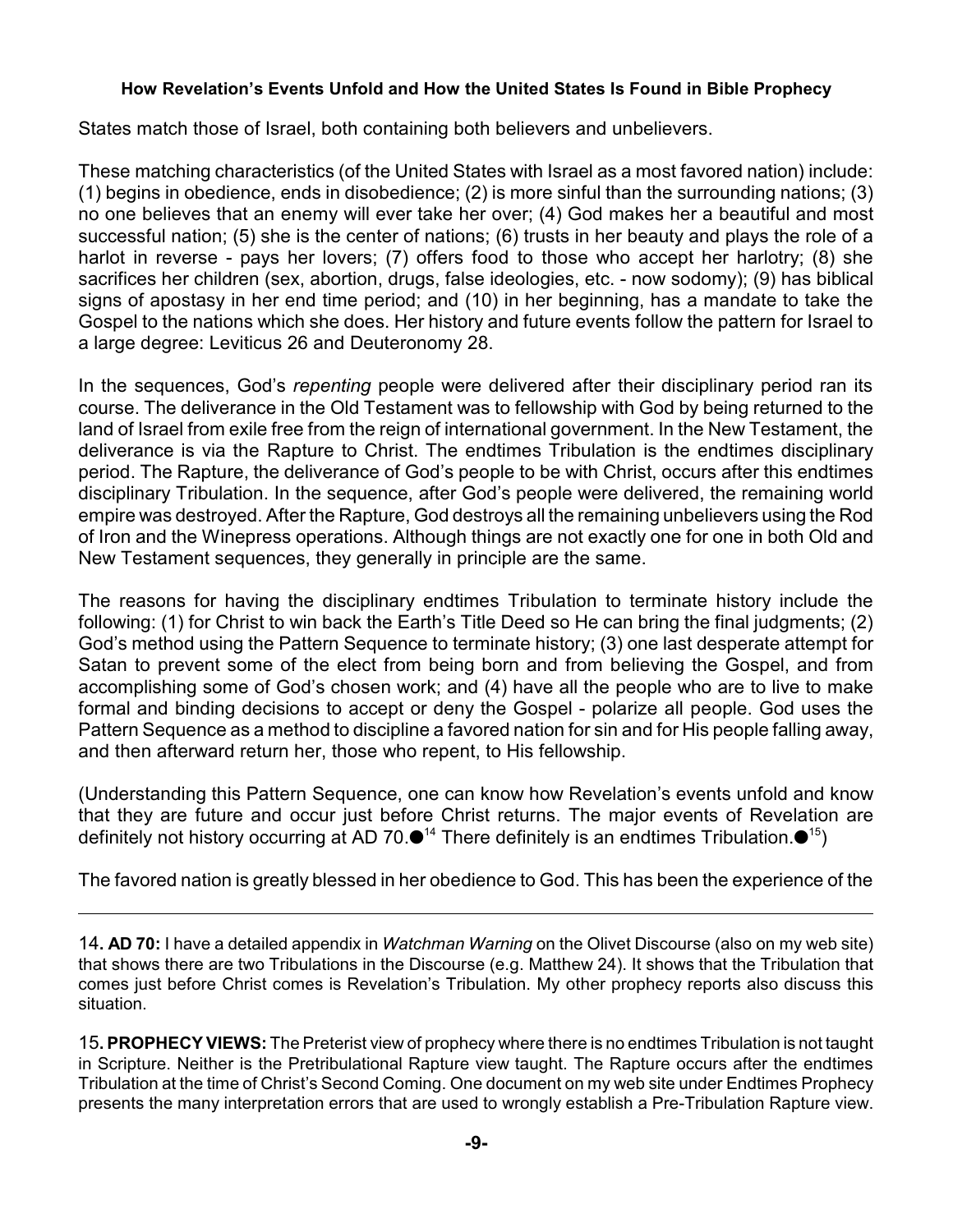United States for about 200 years as the endtimes favored nation. (The United States as a most favored nation has been blessed by God much more than any other nation in history, including Israel and England, by orders and orders of magnitude. Her characteristics match those of Old Testament Israel.) But when the nation goes into disobedience (particularly His people), such as occurring now, God brings warning and curses. This is happening now. We only need to know and observe the signs and conditions. Then as the disobedience continues, God (using Satan in Satan's plan) brings the military of a world empire (that of the United Nations or its equivalent organization at the time) to bring the calamity (foreign military invasion or some method of attack, the plague, and shortages of food and water). The calamity brings Revelation's world government that will rule over all nations. The favored nation and the other nations are placed under its rule. In this manner, God now brings discipline on the favored nation for her sin under international government. (This is our future.)

*(We must thoroughly realize that the falling away of the Churches, particularly in the favored nation, according to the Pattern Sequence, is responsible for the coming of the disciplinary period - in these endtimes, the endtimes Tribulation. God allows Satan more power commensurate with the degree the Church falls away. Thus, the Church will indeed go through the endtimes Tribulation. We all need to make urgent critical analysis of our beliefs, training, and conduct and make needed changes. We need to brief our people of the situation.)*

Signs and conditions now In the United States are similar to those that were in Old Testament Israel just before Babylon invaded and took away her sovereignty. These signs signal the Church is falling away, and that the Tribulation can come any time. But only God knows the time.

Because the sin in the favored nation is greatly increasing and the churches are beginning to "greatly" fall away, we know that the Tribulation is soon coming. (Check out the Church Growth and Emerging Church movements - thousands of churches are being effected - greatly falling away. Where there are some churches still standing strong (growing in Christ), many or most evangelical churches, falling away, are adding the Devil's loud rock-beat music and are teaching mostly and only the a,b,c's of the Christian faith (procedure) in an attempt to reach today's youth (outcome). Generally, doing some evangelism (procedure and wrong outcome), they are not attempting to evangelize their "total" local areas, especially including the children. (outcome) These signs now signal and warn, according to the Pattern Sequence, that Revelation's calamity (military invasion or attack, plague, and famine) and international government are coming soon. It will bring divine discipline (God's endtimes judgment) on the Church, the favored nation, and world and to terminate history. Things are now beginning to happen line for line for what happened to Israel in her Pattern Sequences.

Some of these warning signs and conditions, especially in the favored nation of the United States, are (but are not limited to): $\bullet$ <sup>16</sup> (1) the acts of God in areas of severe weather, fire storms, mud

<sup>16</sup>**. SIGNS:** Many (any one) of these signs may have occurred at any time in history. But now they are (continued...)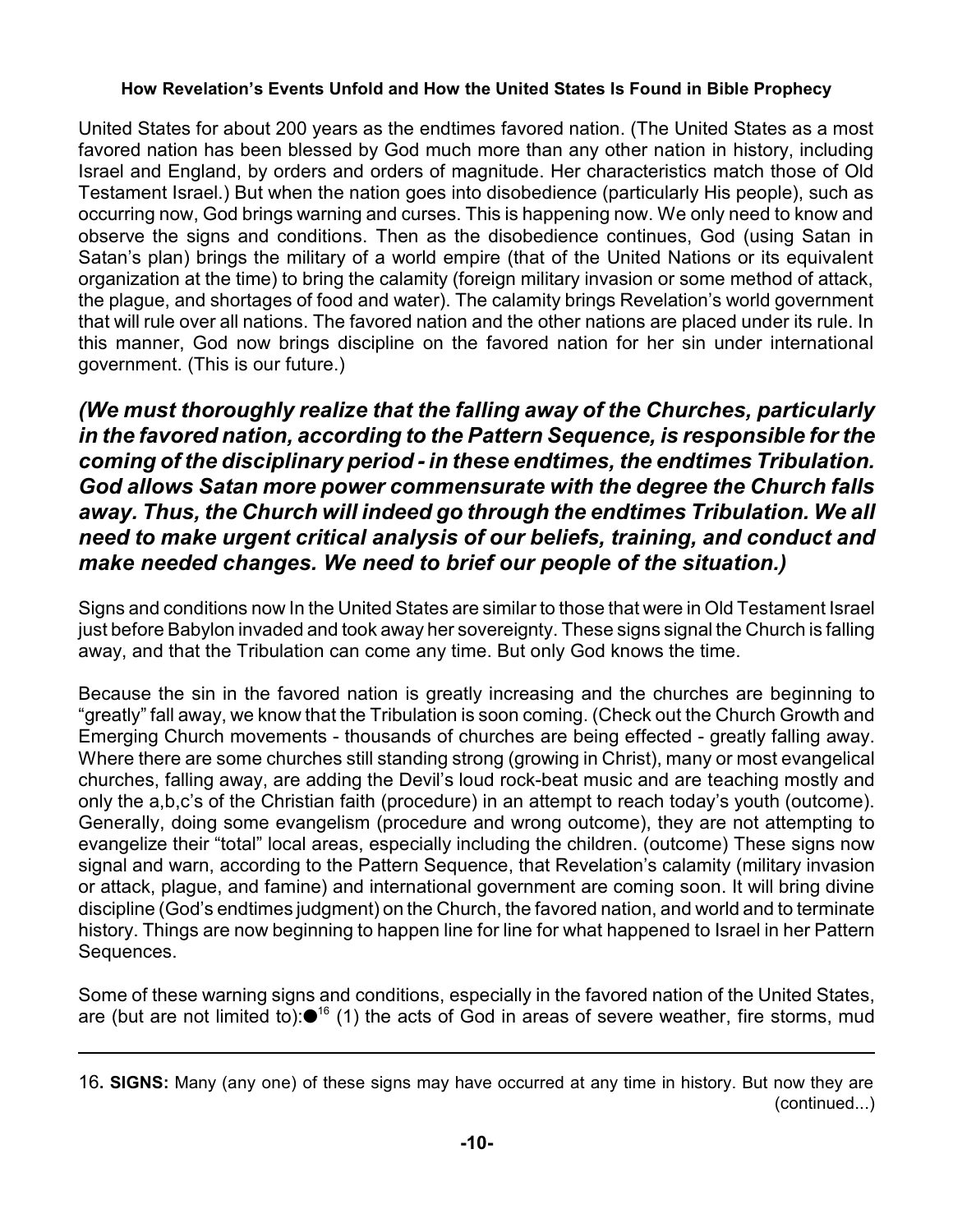slides, flooding rains, hurricanes, tornados, earthquakes, tidal waves, *especially droughts that effect the food supply and amount of drinking water*, etc; (2) the coming of the endtimes International government (seventh head of Revelation's endtimes Beast); (3) the existence of the favored nation (the characteristics of the United States match those of Israel) and the action of Internationalists as Babylon the Great that rule over International government needed for the Pattern Sequence; (4) great increase in immorality, *particularly sodomy - same sex marriages like in the days of Sodom* and *Gomorrah*;<sup>17</sup> (5) people calling evil good and cannot discern the difference between the holy from the profane ( profane: churches using false tongues and the world's loud rock-type repetitive beat music?) and churches and people doing what is right according to their own eyes and teaching mostly pablum to reach the youth, instead of teaching in breadth with depth; (6) the falling away of our churches from carrying out the scope and intent of the Great Commission and the increased sin of the people especially in the favored nation; (7) the famine of God's Word in our churches; churches are now teaching but little of God's Word; They no longer know (endure) sound doctrine; $\bullet$ <sup>18</sup> (8) the build up of "the northern army" for the invasion of the favored nation (limited numbers of foreign troops are now deployed throughout the United States, Mexico, and Canada, acting under the United Nations for training - watch for sudden larger build up of military forces; (9) unholy reforms are being planned and implemented in our public schools transforming our children to be ready for world government. They are also teaching sodomy in the grammar schools; (10) the peace-peace policy without war in the Russian Glasnost, Pre-Tribulation Rapture Theory; and a general peace condition without war; (11) great debt and severe financial crisis in the favored nation and in the world; (12) people are moving away from the true God; many gods in the land of the favored nation; people hold the favored nation more important than God; (13) people are worshiping

#### 16(...continued)

happening at one (the same) time signaling the calamity of the endtimes Pattern Sequence can be imminent.

17**. SODOMY:** In the November 2008 election, a vote was taken in California on proposition 8. A yes vote was for regular biblical marriages (man and woman), and a no vote was for choice that included same sex marriages. A very large number of youth and young people voted no. Thus, the trends in America based on this vote and having same sex marriages legal in many states, we are headed for a great judgment from God. And we are building a young people who will live without proper marriage. This activity, as stated elsewhere, is for two purposes in the spiritual warfare. One is to prevent the elect from being born and the other, with this gross sin, is to give Satan more power to execute his plans.

18**. CHURCH CONDITIONS: God said that in the endtimes, the people would no longer endure sound doctrine (2 Timothy 4:3) and that He would bring a famine of His Word (Amos 8:11).** *This famine and not enduring sound doctrine have begun by the ever growing apostate Church Growth and Emerging Church Movements that are now going world wide. Their methods have spread to most evangelical churches. The churches involved are using the world's (the Devil's) loud rock-beat music to bring young people into the churches and are teaching them mainly only first-level training with much of the world mixed with it. Thus, these signs signal loudly that the coming of the Tribulation can be imminent and that the disobedience of the churches are responsible for its coming. Thus, the Church will go through the Tribulation.*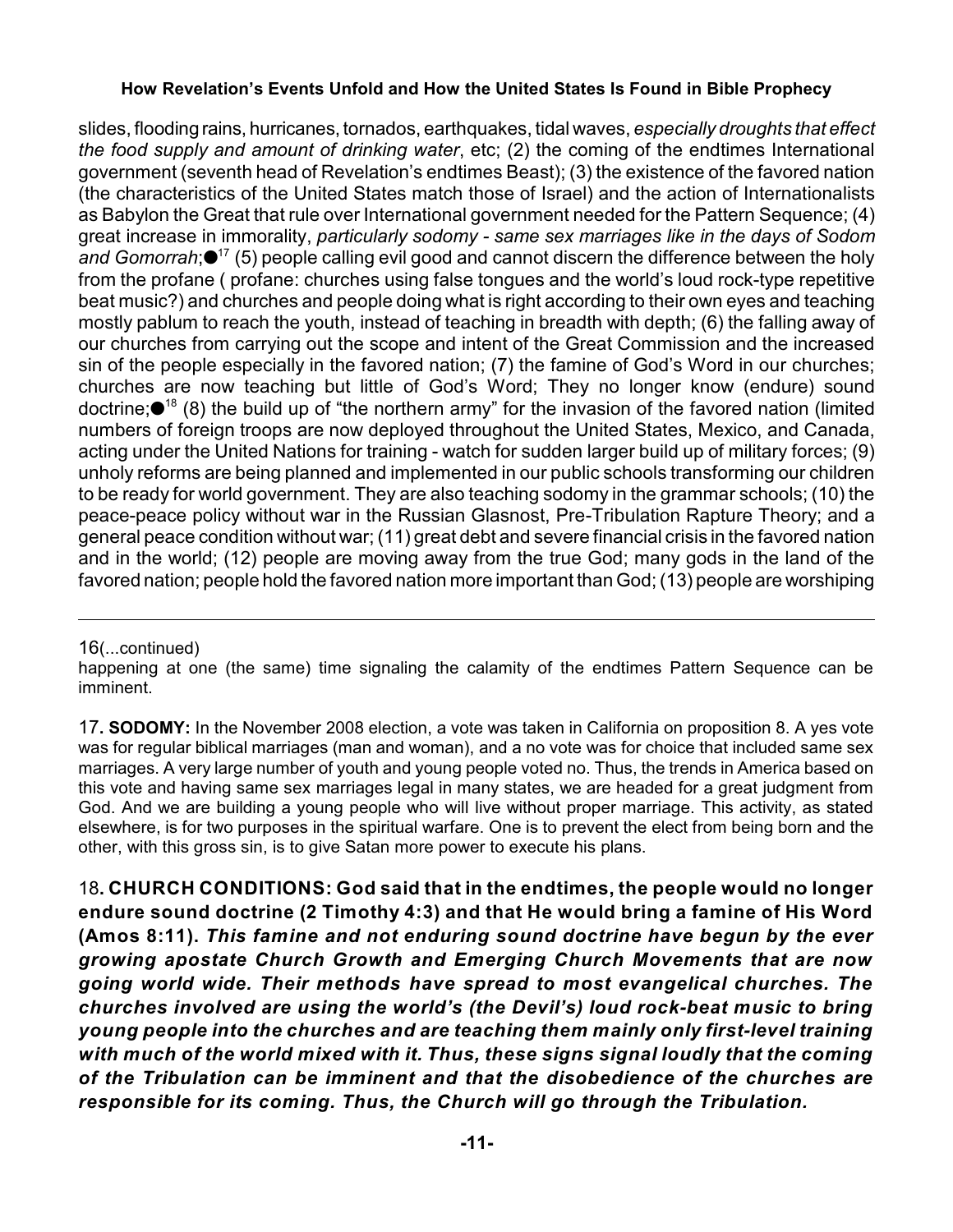the work of their hands, such as products from the chip industry; (14) there are many terrorists groups now (the foreign military that have been here for over 20 years) in the United States that can blow up some cities and could bring the plague and incurable disease; and (15) people have forgotten the true God and no longer fear God, so they increase their disobedience. (The gods of America include the gods of freedom, prosperity, wealth, and free enterprise.) (See *Watchman Warning,* pages 30-34, for more details and the many Scripture references.)

*These happenings, signs and conditions, along with needed existing entities of the favored nation, the presence of internationalists, the world empire, and the military of the world empire signal the endtimes are coming. The existence of these happenings and entities are how we can know that the endtimes are soon coming, and the fact that a Pattern Sequence is now in effect.* 

*The significance is that these signs and conditions are happening at the same time in composite. Any one might occur at any time in history.* Thus, if we are not already doing it, we should now act with a sense of urgency to disciple our people comprehensively with God's Whole Counsel to become more mature in Christ. Our Lord only promised us signs. They are now all around us. Apart from these signs and warnings from God's Watchmen, the Tribulation will come in a whirlwind without warning. Those not prepared will tragically be caught blind sided.

## *This document brings a Watchman Warning.*

As history is terminating, all people who will ever live will have lived and all will have made formal and binding decisions in life or by death to accept or deny the Christ's Gospel. When all have made these decisions, the final phase of history's termination will begin, beginning with the Rapture at Christ's Second Coming. (The Rapture, as stated, will (can) not occur until all people, who are to live, have lived, and have made a formal and binding decision.) The elect or believers (wheat) will go to the new Jerusalem and the unbelievers (tares) will go to the Lake of Fire.

Scriptures that describe the calamity and international government as part of the Pattern Sequence are as follows:

**Calamity** - *Revelation 6:8 - And I looked, and behold, an ashen horse; and he who sat on it had the name Death; and Hades was following with him. And authority was given to them over a fourth of the earth, to kill with sword* [foreign military invasion, and/ or some method of attack] *and with famine* [shortages of food and water] *and with pestilence* [plaguing of our cities; incurable disease] *and by the wild beasts of the earth* [today this could be terrorists]*.* (Comments: mine.)

The similar situation in Old Testament Israel in her Pattern Sequence: *Ezekiel 5:17 - 'Moreover, I will send on you famine and wild beasts, and they will bereave you of children; plague and bloodshed also will pass through you, and I will bring the sword on you. I, the Lord, have spoken.'"*

**Persecution Under World Government** - *Revelation 6:9-11 - And when He broke the fifth seal, I saw underneath the altar the souls of those who had been slain because of the word of God, and because of the testimony which they had maintained; and they cried out with a loud voice, saying,*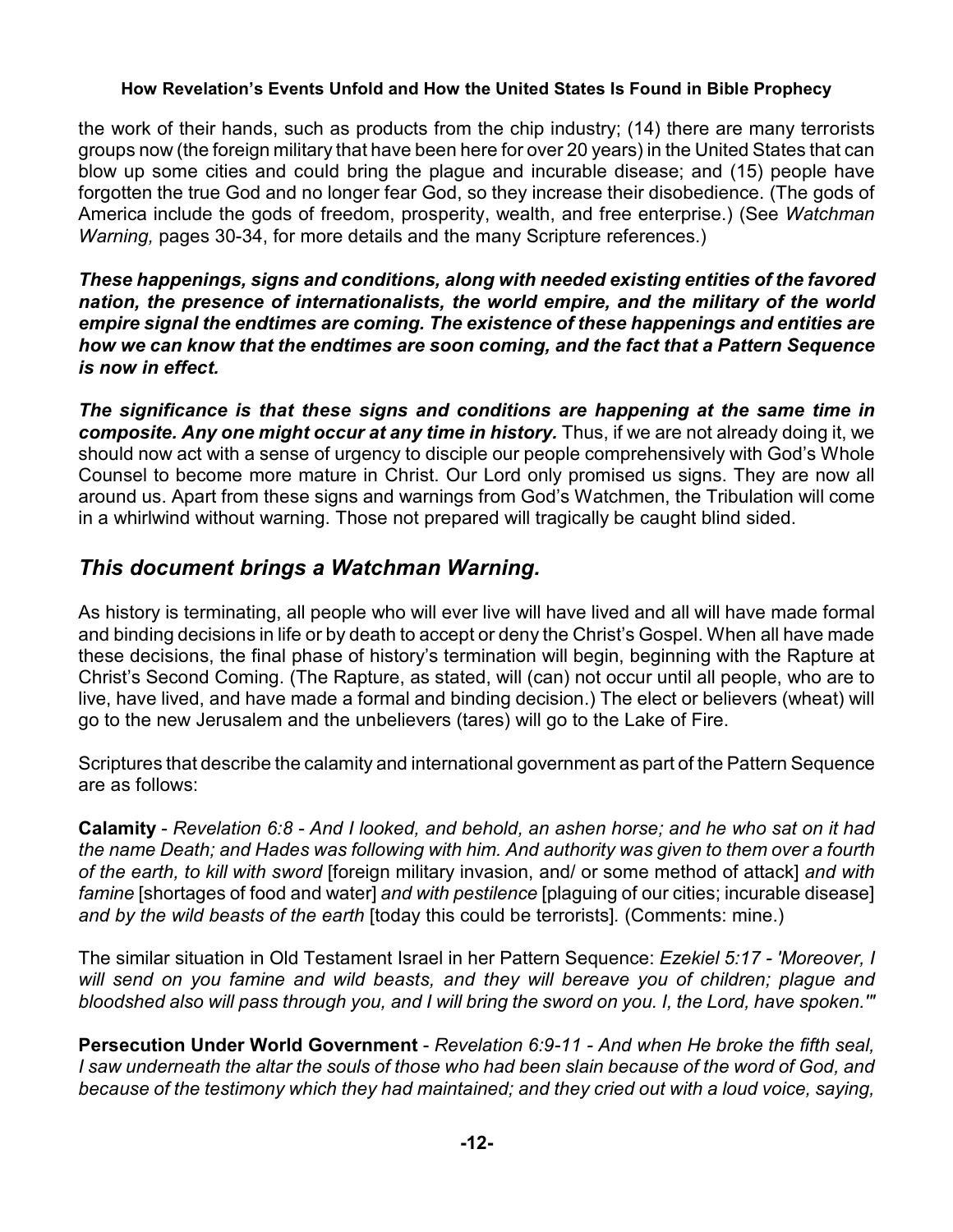*"How long, O Lord, holy and true, wilt Thou refrain from judging and avenging our blood on those who dwell on the earth?" And there was given to each of them a white robe; and they were told that they should rest for a little while longer, until the number of their fellow servants and their brethren who were to be killed even as they had been, should be completed also.*

**The world's nations will wonder how could this happen to America. The Old Testament Jews and the world's people never believed that any army would ever enter the gates of Jerusalem, but one did. Today, no American or person in the world believes that any foreign power can ever take over and militarily invade and/or in some manner control America, but one will. 19**

*Lamentations 4:12 - The kings of the earth did not believe, Nor did any of the inhabitants of the world, That the adversary and the enemy Could enter the gates of Jerusalem.*

When the foreign troops come, we are to surrender to them or die. This is God's way because He is bringing divine discipline on the nation. By fighting, we are saying we will not go under God's discipline, and thus, are fighting against God. We will lose.

*Jeremiah 38:17-18 - Then Jeremiah said to Zedekiah, "Thus says the Lord God of hosts, the God of Israel, 'If you will indeed go out to the officers of the king of Babylon* (to surrender), *then you will live, this city will not be burned with fire, and you and your household will survive. 'But if you will not go out to the officers of the king of Babylon* (to surrender), *then this city will be given over to the hand of the Chaldeans; and they will burn it with fire, and you yourself will not escape from their hand.' "* (Comments: mine.)

Our people will be placed into servitude and captivity - some taken to foreign lands. We will serve our enemies.

*Deuteronomy 28:48 - therefore you shall serve your enemies whom the Lord shall send against you, in hunger, in thirst, in nakedness, and in the lack of all things; ...*

*Jeremiah 17:4 And you will, even of yourself, let go of your inheritance That I gave you; And I will make you serve your enemies In the land which you do not know; ...*

**In these circumstances, the people perish because of their lack of knowledge. The average churches today are no longer providing sufficient knowledge and thus, are fueling a similar situation for these endtimes. Many or most churches have not taught endtimes prophecy for what will happen when the Tribulation comes for "many" years. As introduced, the modern**

<sup>19</sup>. **INVASION:** One way and sequence the attack and world government take over could come is that (1) foreign militaries (representing world government) could blow up and plague some American cities; (2) the president declares Marshall law (allowed by an existing executive order) when he rules the military etc, and takes away our Constitution, government, and freedoms; and then (3) he places the country under world government and brings in foreign military to restore order and rule. This sequence would begin the endtimes Tribulation. This sequence can come without much warning over just a few days.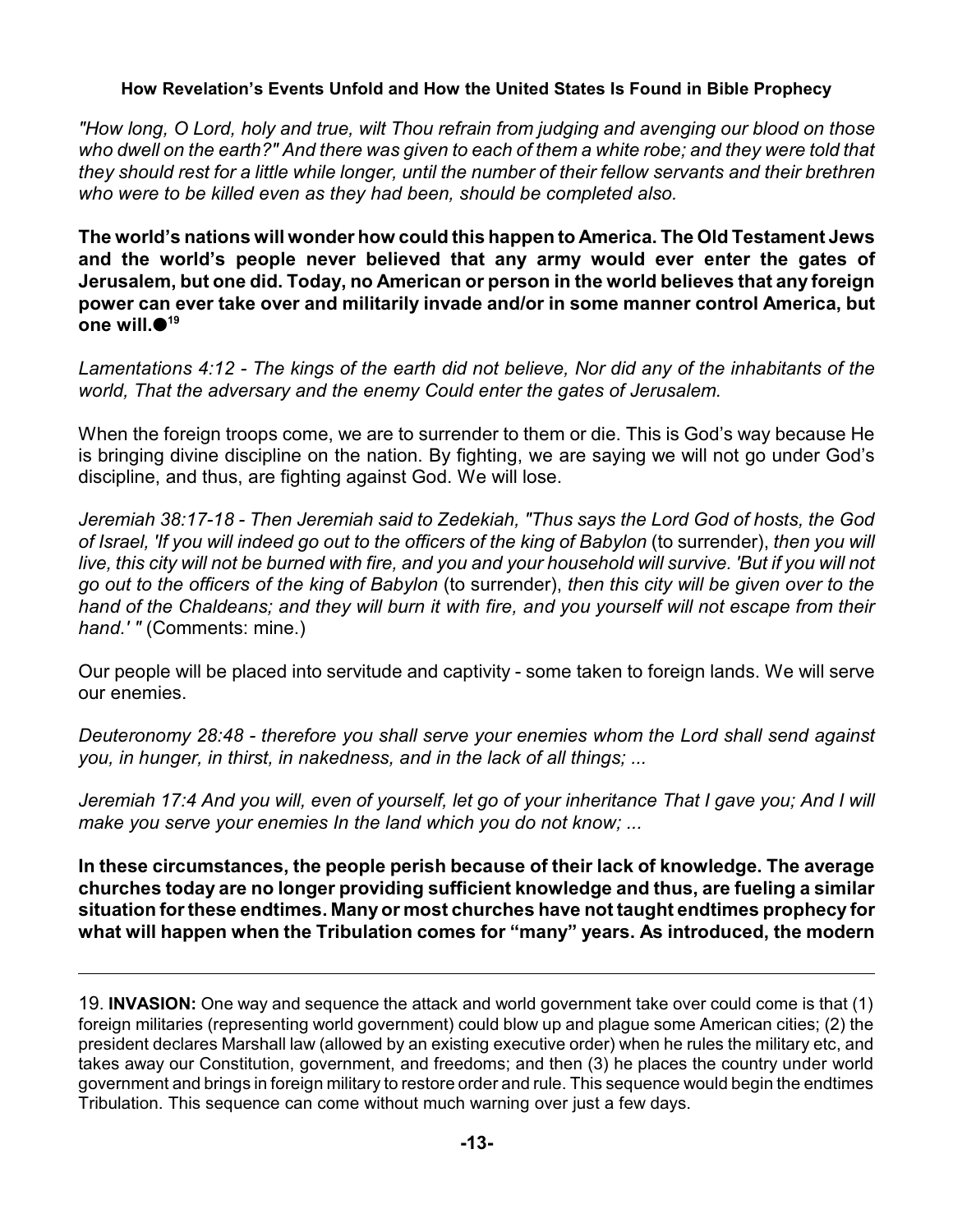**day apostate Church Growth and Emerging Church Movements going world-wide (many or most evangelical churches are joining, particularly added the rock music) are fueling this situation now. They do this because they teach only but little of first-level training (only part of the Milk of the Word), and they use the Devil's loud rock-beat music. (Many preachers <sup>20</sup> and leaders, by choice, wear sloppy clothes, no ties, and shorts in the church services - total disrespect for God.) They do not teach much in breadth or depth. <sup>21</sup> 22**

**With rock loud beat (and other contemporary) music being dominate in many or most of our churches, our children and youth are growing up without learning the great hymns of the faith. Today, we have mostly contemporary serviceswith some churches also having traditional services with older people. The children and youth mostly attend the contemporary services. As time progresses, the hymns of the faith will disappear. This is most terrible. This is satanic strategy. The great hymns allow us to praise God from our hearts. Contemporary music is for our benefit and experiences - it causes much body motion (worship of Satan?). 23**

**Many disagree here. But the leaders of these churches do not appear to have the discernment that rock music came from voodooism and is of the Devil. It is the Devil's way to get the churches to go into apostasy. This gets worse when they teach only mainly first level training, if that, instead of, mostly God's Whole Counsel to mature their people in Christ. Because they lack this**

21. **QUESTIONS:** I ask many high school and college students (believers) in many geographic areas these questions and they cannot answer any of them. Explain the atonement for iniquity, redemption, why we have eternal security in Christ, the filling of the Holy Spirit, the Baptism of the Holy Spirit, how do we become mature in Christ, and something about the seventy weeks prophecy. (The work and baptism of the Holy Spirit has nothing to do with tongues.)

22**. CHURCH SERVICES:** *We, in my view, should design our church services using the great hymns of the faith with expository preaching with much application to bring maximum worship to God from His perspective. Gaining more maturity from the teaching, one glorifies God much more. We should have other (different time) services to reach the youth, as we are now doing in our main services.*

23. **MY WIFE:** If my beloved deceased wife, who loved God with all her heart, sat under rock music, she would vomit. Using such music, brings a total disrespect for God.

<sup>20</sup>**. LACK OF KNOWLEDGE**: We have noticed that many-many of those who regularly sit under loud beat rock music do not come out to evening elder meetings and are not interested in taking Bible classes on the details of the Christian life. This situation adds to their lack of knowledge. Rock music remains a key satanic strategy for these endtimes.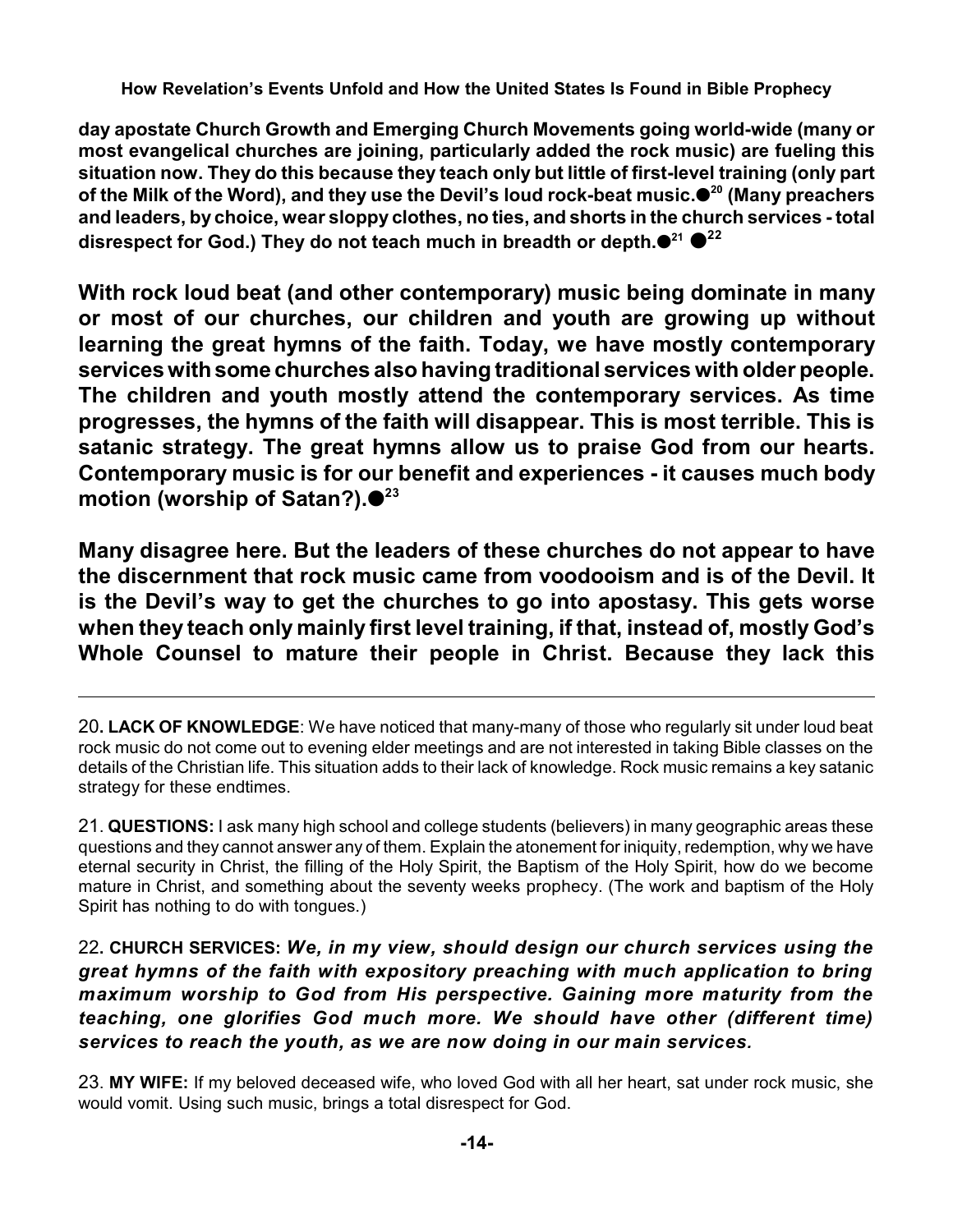**discernment, one wonders if some of these leaders are truly Christians. They certainly do not know (and are not enduring) sound doctrine. If they did, they would work to mature their people in Christ so they can know and relate to God toward His utmost. Our Lord said that many will do things in My name, but I know them not. They most certainly do not know Bible doctrine.**

**Church leaders and pastors appear to be mainly procedurally oriented without being outcome oriented. Thus, they work for some Christian growth, but not with sufficient curriculum work to mature their people in Christ. They, as stated, seek to do some evangelism, but do not work to evangelize complete local areas, especially the children. Churches do not realize this is a degree of falling away. This is a product, in my view, of not appreciating God's absolute Greatness. If they understood, they would mature their people so that they could relate to and know more of God in His Greatness. Being mainly procedurally oriented and not outcome oriented, churches do not see that their procedure to dumb down training and to use rock music leads to God's disciplinary judgment. 24**

**The current situation is "transforming" the orthodox church to become an immature Church with a loss of biblical intellect and with a low plateau of biblical knowledge (no longer enduring sound doctrine). She is being transformed to know but little of God's Word, know little of endtimes prophecy, and be poor in maturity. This is key satanic strategy (procedure) to bring a falling away that will give him more power to bring the endtimes over which he will have much control, power, and rule (outcome). With this dumbing down, when the endtimes come, many will not know what is happening and will fall away more under the persecution. 25**

<sup>24</sup>**. CHURCH PEOPLE**: One should recognize that in our churches we have the gung ho, the very faithful, and the watchers. We should spend most of our time maturing the gung ho and faithful and encourage the watchers to become the gung ho and faithful. But dumbing down our teaching at the watcher level that most churches are doing, the gung ho and faithful do not gain much unless they work on their own. This is what I have done.

<sup>25</sup>**. PERSECUTION**: Today, before the Tribulation begins, there is much persecution in the world. Believers are being persecuted by people who believe differently. Those persecuted, who know less of the Bible than we do here in America, can be more mature in Christ, than those in America, who know more, but are doing less with it. When the Tribulation comes in America, those Christians, who are in apostasy, will be persecuted as a means of divine discipline. Obedient Christians will gain more maturity in Christ as a result of their persecution.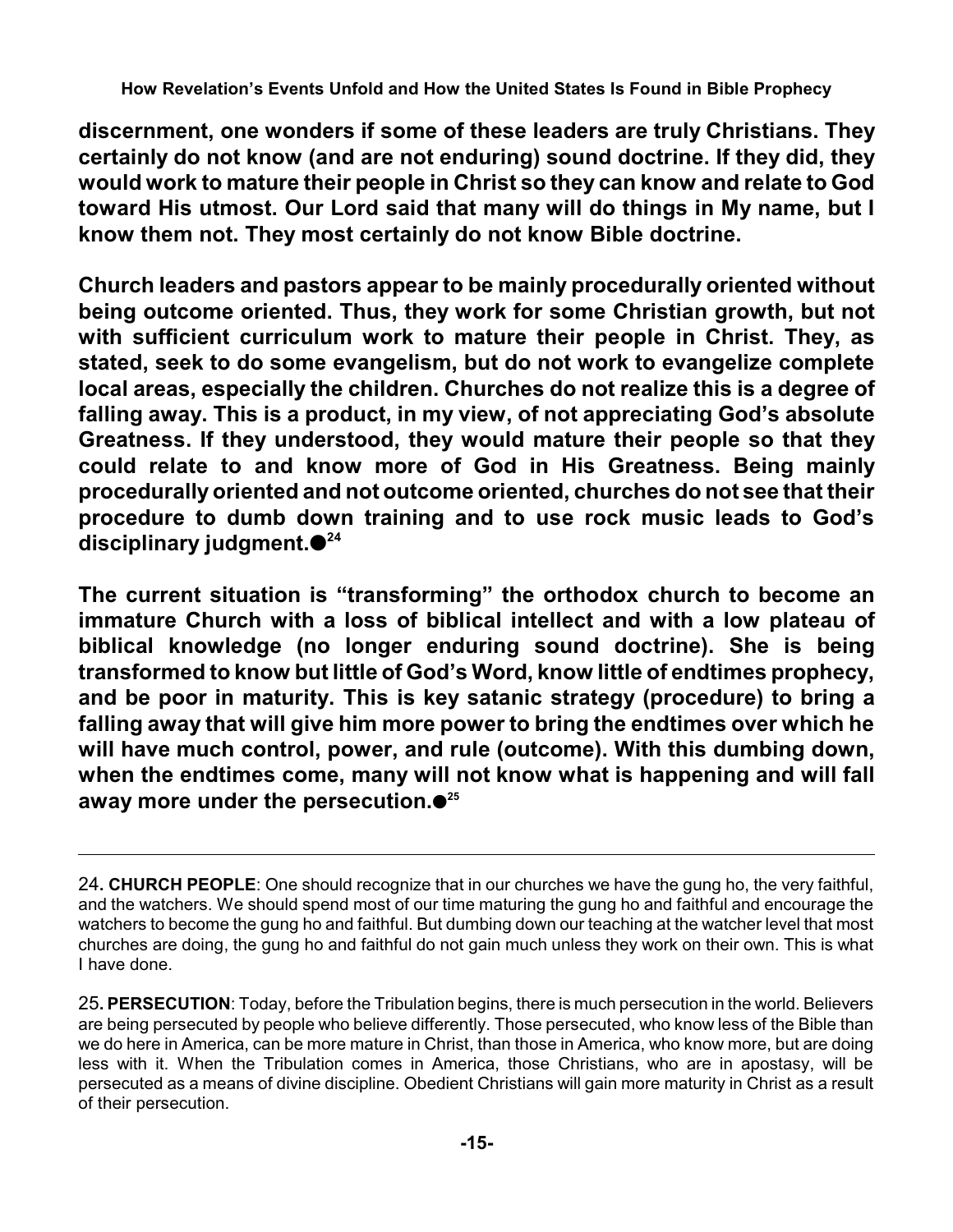**And during the Tribulation very little Biblical knowledge will be taught. We must do the teaching now. But will we? Instead, we are now dumbing down.** *We should carefully note that our people are destroyed because of their lack of knowledge. Our churches are causing this to happen. In the endtimes churches are no longer enduring sound doctrine. (All of these are happening now and increasing and our churches do not realize what they are doing because they no longer endure sound doctrine - they lack discernment.)*

### *These things happened in Israel's Pattern Sequences and will happen again in Revelation's.*

*Amos 8:11 - Behold, the days come, saith the Lord GOD, that I will send a famine in the land, not a famine of bread, nor a thirst for water, but of hearing the words of the LORD:*

*2 Timothy 4:3 - For the time will come when they will not endure sound doctrine; but wanting to have their ears tickled, they will accumulate for themselves teachers in accordance to their own desires;*

*Hosea 4:1, 6a - Hear the word of the LORD, ye children of Israel: for the LORD hath a controversy with the inhabitants of the land, because there is no truth, nor mercy, nor knowledge of God in the land. My people are destroyed for lack of knowledge:* 

## *When God's people begin to greatly disobey, not seeking to know more of His Word using Faith and love of Him, He takes much of His Word from us - He brings a famine of His Word. Is this not happening now? It sure looks that way.*

**Thus, because our children and youth are growing up without this needed knowledge, they are in danger of falling away when the severe persecution of the Tribulation comes. (The Bible teaches that His people are destroyed in such as the Tribulation because of their lack of knowledge.)** *And because the leadership is not teaching in depth, they have in practice rejected knowledge. Thus, in these times, God does not take care of their children.* **This is beginning to happen now. In the Tribulation, the children will be taken from their parents and educated by the state for world government and world religion without Christ and the Bible. The parents will not be able to do anything about it. God allows this to happen. (Will not God greatly judge church leadership ?)**

*Hosea 4:6 - My people are destroyed for lack of knowledge. Because you have rejected knowledge, I also will reject you from being My priest. Since you have forgotten the law of your God, I also will forget your children.*

*Deuteronomy 28:32, 41 - "Your sons and your daughters shall be given to another people, while your eyes shall look on and yearn for them continually; but there shall be nothing you can do.* . *You shall have sons and daughters but they shall not be yours, for they shall go into captivity.*

*Ezekiel 5:17 'Moreover, I will send on you famine and wild beasts, and they will bereave you of children; plague and bloodshed also will pass through you, and I will bring the sword on you. I, the Lord, have spoken.' "*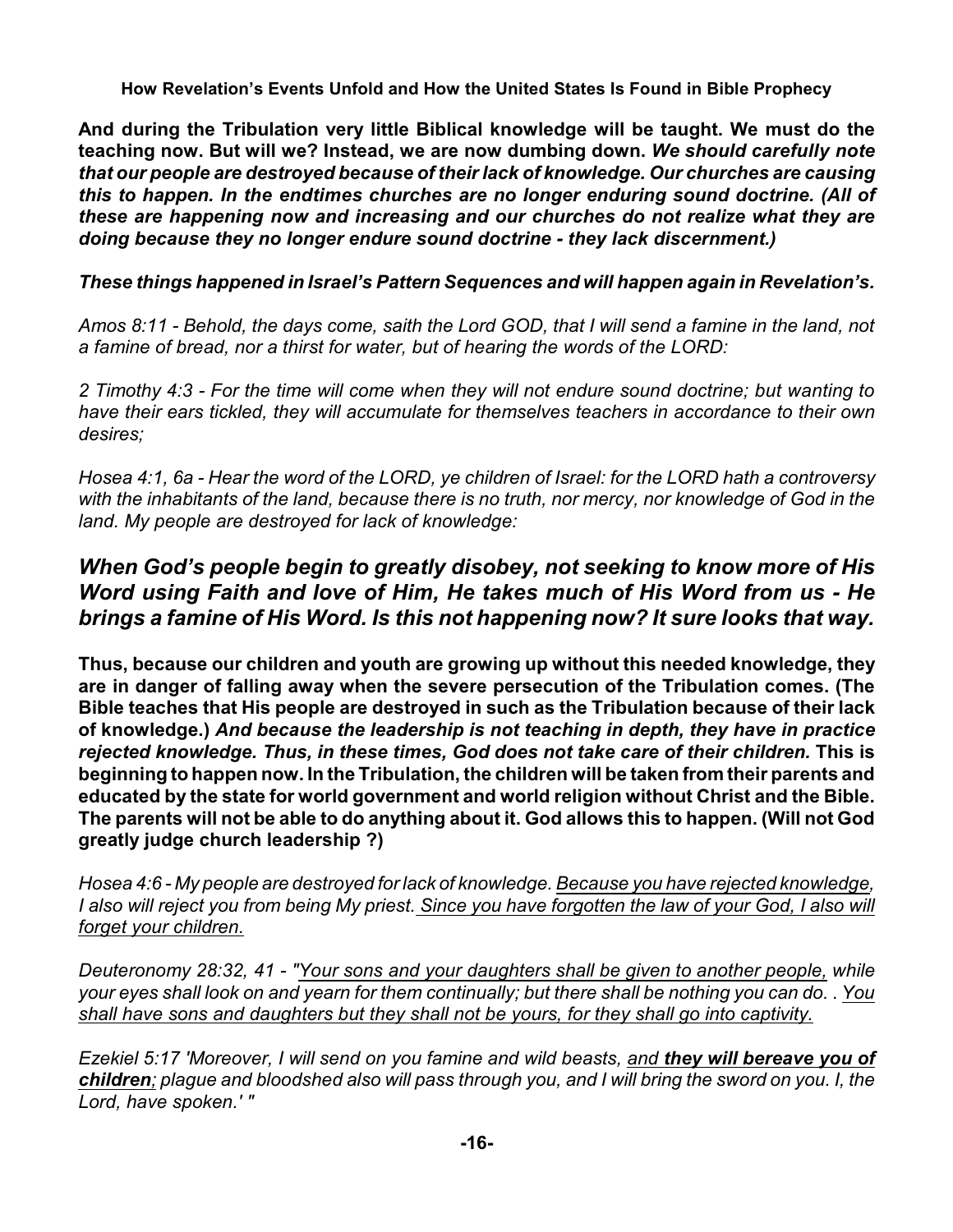**(Emphasis is mine in the above verses.)**

**Where there are exceptions, most churches are no longer teaching God's Word in depth with breadth. In a sense they have rejected part of His Word as not being adequately important. (The apostle Paul taught the whole counsel (purpose) of God and thus, was not guilty of the people's blood. Will not our church preachers today be guilty of the people's blood? Will they not face serious judgment?)This, as previously presented, can result as the endtimes come that God will not allow His Word to be taught. (With this falling away, God prevents the churches from knowing much of His Word.) He will bring a famine of His Word. Precursors at least are here now. The churches do not realize what is happening to them and what increasingly will happen when the Tribulation comes when there is an increased falling away. (Simultaneously, the churches are not enduring sound doctrine and God has brought a famine of His Word.)**

**This can bring two results. The Church will not hear all of God's Word and what they do hear, they will not understand fully. They will have eyes that cannot see and ears that cannot hear. They will no longer endure sound doctrine. These trends are tragic and will increase.**

*Ezekiel 12:2 - "Son of man, you live in the midst of the rebellious house, who have eyes to see but do not see, ears to hear but do not hear; for they are a rebellious house.* **(There are several Scriptures that teach this same thing.)**

The Tribulation will begin when the sin of the favored nation (now the United States in these endtimes), in particular, and the rest of the nations, in general, crosses (exceeds) God's allowable threshold of tolerance for sin according to His requirements for the Pattern Sequence. Signs now show it can come any time. These were previously presented. $\bullet^{26}$ 

*It is important to understand prophecy with the Pattern Sequence and how its events unfold, even if we have a different view. This is so that when we find ourselves in the Tribulation and observe its happenings, we will know what is happening and will know that, as stated earlier, we (as true believers) have not missed the Rapture. We will know that we are in the Tribulation. We will know more of what to expect and how to conduct ourselves under God to stand strong without falling away and gain more maturity in Christ. We can know that the Rapture and Christ's Second Coming for us will be after the Tribulation.* **27**

26**. POTENTIAL SECULAR PERCEPTION (HOW CORRECT?):** The current October-November 2008 world-wide financial crisis was used to have the nations's world banks work together to solve a world crisis precursor training. Later there will come a much - much greater crisis (the calamity of the Pattern Sequence) that will cause the world banks and nations to work together to prevent war (6 months later; April 2009??). This will bring world government that will rule over all the nations. The very rich will rule over the very poor. The crash of the stock market and the confiscation of real estate will take away the savings of the middle class.

27**. PROPHECY:** *Many churches have not taught prophecy for many years. The* (continued...)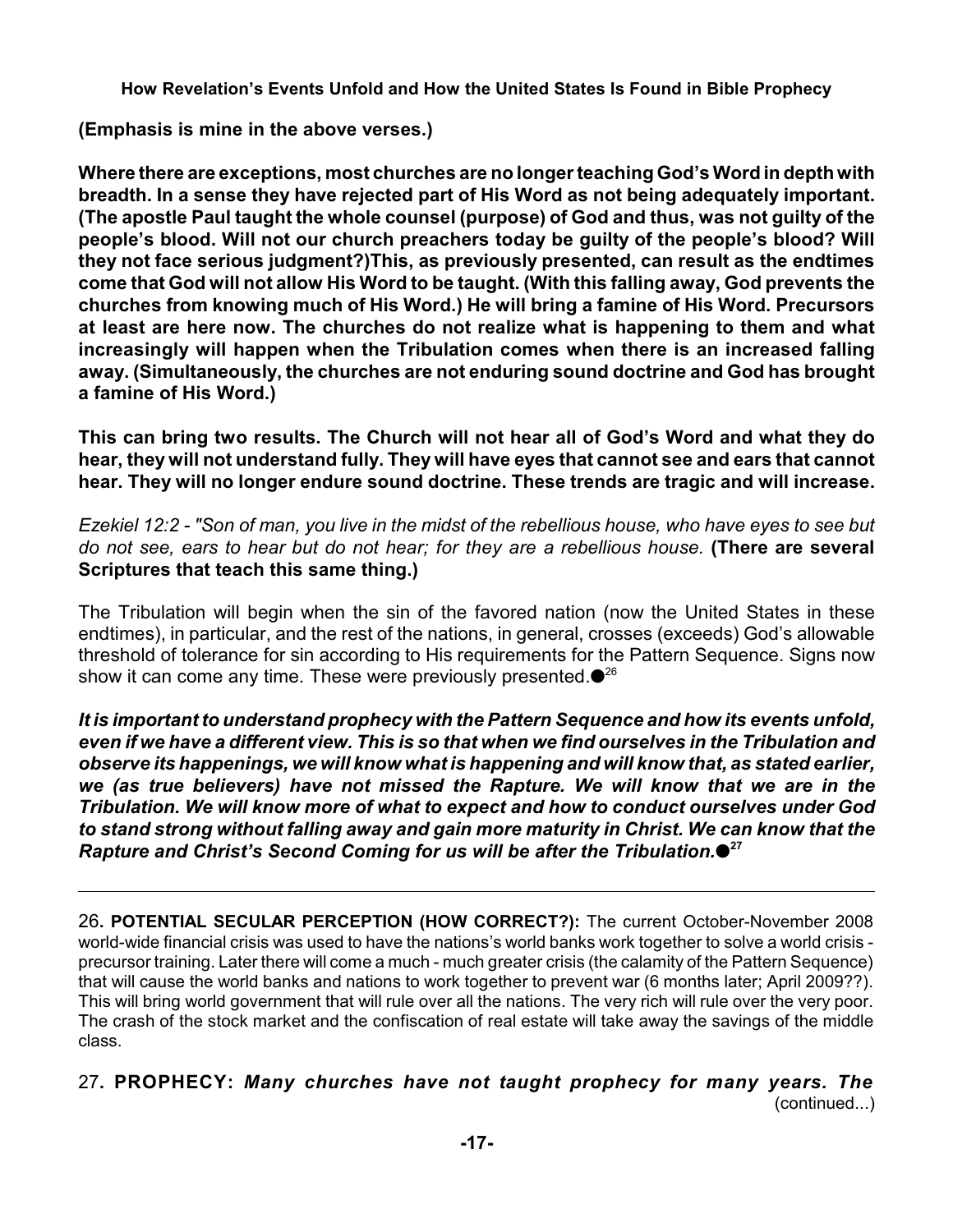**Although there are many who will fall away in the Tribulation under divine discipline, taught and committed Christians will stand strong and grow in Christ and be used mightily of God in witnessing the Gospel at least in its beginning.** We should help to greatly strengthen their walk closer to God now while we still can. This is so they will remain strong with God as the persecution comes in America. Doing so, they can gain more maturity in Christ. We should especially do this for the children and youth. They will undergo satanic indoctrination and training.

**The time is coming when no man can work the works of God. This time can be in the Tribulation and especially toward the end of or the latter part of the Tribulation and specificallyduring the Mark-of-the-Beast Period. We must work (the works of God) now while the time is still day. Our Lord said:**

*John 9:4 - "We must work the works of Him who sent Me, as long as it is day; night is coming* **(especially in the latter part of the endtimes Tribulation)***, when no man can work.***" (Comment: mine)**

*The urgent job of the Church (procedure) is now to brief her people on what is coming, and what will happen when things unfold. They should now urgently mature their people (including their children and youth) to become mature in Christ, emphasizing walking by faith and knowing their maturity can be fixed forever at death. (See our web site for documents for becoming mature in Christ.) Then they will stand stronger under the coming persecution and gain more maturity (outcome). It will bring honor and glory to Christ and influence other Christians to stand strong - gaining a greater maturity in Christ. They will have a greater eternity. The latter two are outcome.*

*WATCHMAN WARNING: Understand clearly, with the current great disobedience to God by America, particularly with a major falling away of the Church, we can know that God's endtimes judgment on America is soon coming. We should make needed changes toward revival while we still can in freedom. Thus, with a sense of urgency, mature and brief your people, including your*

<sup>27</sup>(...continued)

*children, youth, and young married do not know it. Thus, few will know what is happening when the endtimes come. Few understand the spiritual warfare, and thus will fall away under the coming extreme persecution. This falling away gives Satan even more power to bring the Mark-of-the- Beast Period when no man can work.*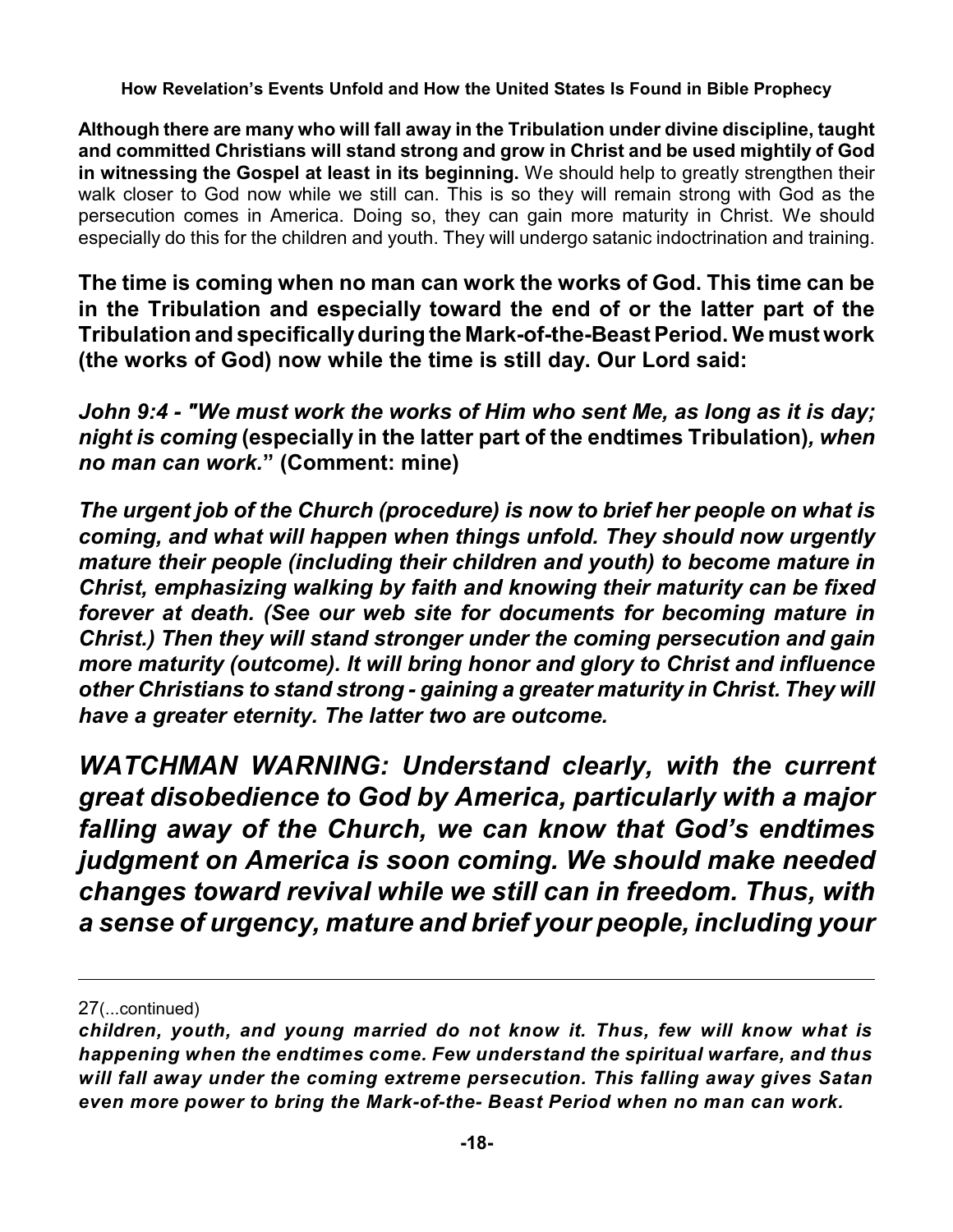*children and young people, about the endtimes and what will happen and what they will experience when they come. Put in about three months of provisions, with a sense of urgency. Do not be caught blind sided.*

*Based on what happened to Old Testament Israel, few people and churches are expected to change. They did not head the watchman's warning. Thus, they were caught blind sided and unprepared, still in a state of disobedience.* 

# *How will you, your family, and your church be caught?*

# **SUMMARY OF KEY (NEED-TO-KNOW) ASPECTS**

## **WHAT WE SHOULD DO AND WHAT WILL HAPPEN TO US AS THE ENDTIMES UNFOLD**

*As are reminder, as the Church falls away, Satan is allowed to bring the calamity and world government. This means he with his man will make great war against the Church and her ministry. He wants to rule the world and show God he can work all things together for good, and can prevent some of the elect from believing and from accomplishing some of God's work.*

*The current two most important actions for the Church - with a "sense of urgency (procedure) that will prepare their people for the coming endtimes and entering eternity (outcome):* 

- **1. Mature their people (including the children and youth) in Christ to be Christ-like at the maximum skill levels. Train them particularly to walk by faith, trusting God to fulfill His promises (we must memorize them). Trainthem with Christian-Faith Doctrines. (procedure)This will prepare them for eternity and to stand strong in the endtimes. Then they can better endure sound doctrine and become more mature in Christ. (Outcome)**
- **2. Train their people with the Pattern Sequence view of prophecy and**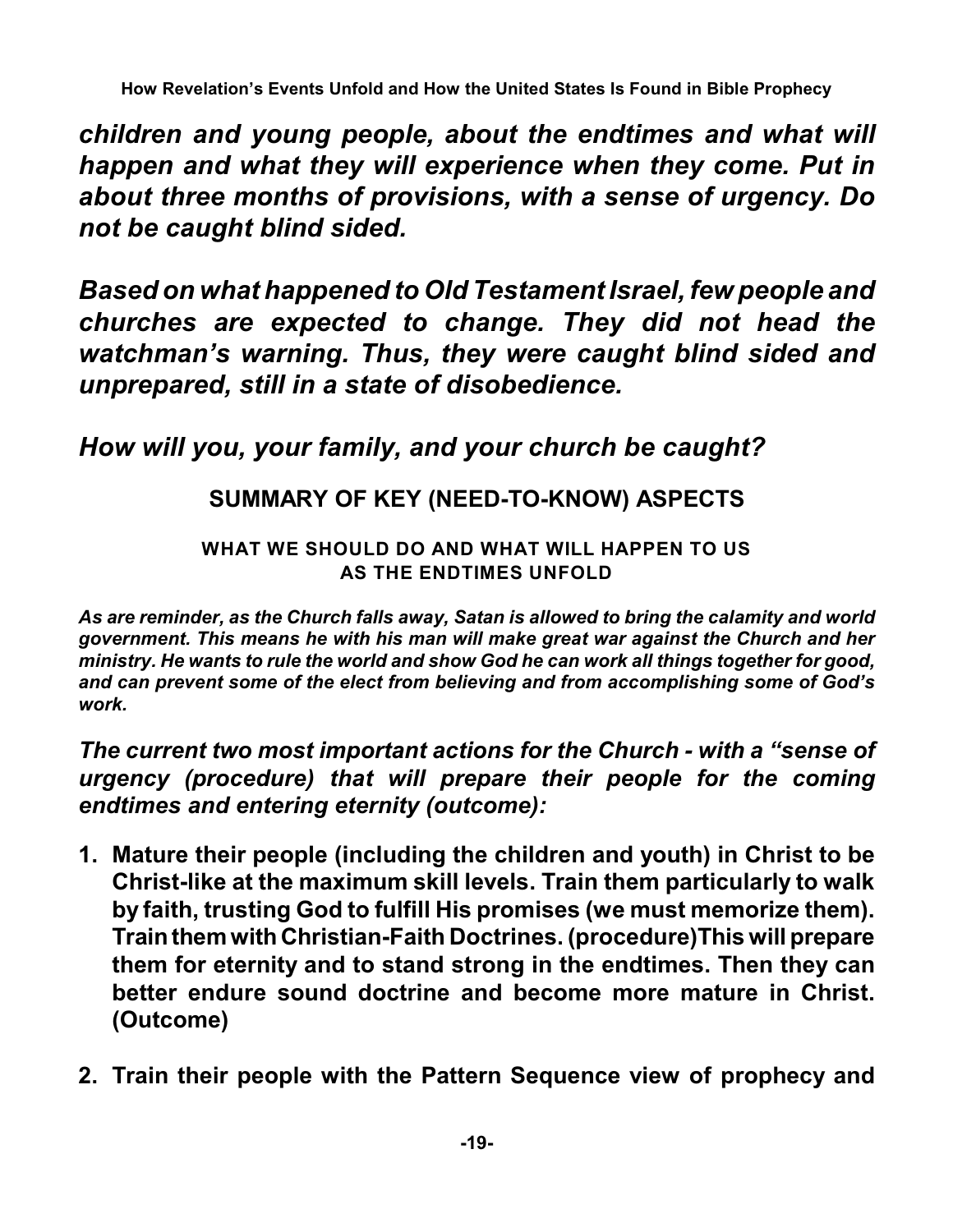**brief them for what they can expect and experience as the endtimes unfold. Teach them that they will go through the endtimes Tribulation, what will occur when it comes, and what they will experience. Train them to stand strong. Have them put in about three months of provisions with Bibles and materials we will need for ministry. (procedure) This will help prepare them for going through the endtimes and gaining more maturity as they stand strong. (Outcome)**

As the calamity comes, we can expect most key pastors, prominent Christian leaders, and prominent Patriot leaders to be arrested and executed. This will cause the sheep to stray. When the black outs come and the calamity begins, these pastors and leaders should go to places of refuge. Otherwise there ministry will be over.

As the endtimes come under world government, we, in my View, will go under socialism. The government will confiscate all property and control all banks. With the crash of the stock market during the calamity and with the confiscation of property, the wealth and savings of the middle class will be taken away. We will then have the very rich as the rulers and the rest (us), the very poor, the ruled. Without discretionary funds, little funding will be available for the ministry. $\bullet^{28}$ 

The children and the youth will be educated for world government and world religion without Christ and the Bible with the goal to build a long-term world government. It is with the goal that some of the elect will not believe and will not accomplish all of God's work and give Satan's man greater rule. Sodomy and abortion will be emphasized so that the elect will not be born. All Christians and others that will not support world religion will be warred against. Most Christians will be incarcerated, persecuted, with large numbers being martyred - with the goal that few others will become Christians and little of God's work will be accomplished. All who do not or cannot work will be warred against. The world government will be ruled by Russia, China, Germany, and other nations that represent world government. They will make war against Islam and take out any of her power to rule. She will not come under world religion and will not function under the rule of world government, and thus, will be warred against. There will be very few Christians alive when Christ comes. He said when I come will I find faith on the earth - meaning very little.

### **THE DURATION AND COMING OF THE ENDTIMES TRIBULATION**

We need to understand that the duration of the Tribulation will be over 20 years according to the Pattern Sequence. A thorough study of Daniel 9:24-27 on the seventy weeks prophecy shows the seventieth week is history at the time of Christ. It is not equal to the endtimes Tribulation as many teach. Thus, the endtimes Tribulation will not last only 7 years. This discussion is contained in a long appendix in *Watchman Warning* and the appendix is on my web site.

<sup>28</sup>**. MISSIONARY FINANCIAL SUPPORT:** Have missionaries now attempt to get jobs, reduce their expenses, and gain financial and other support from the people they are serving. Otherwise their work can end. We want to keep the ministry going.